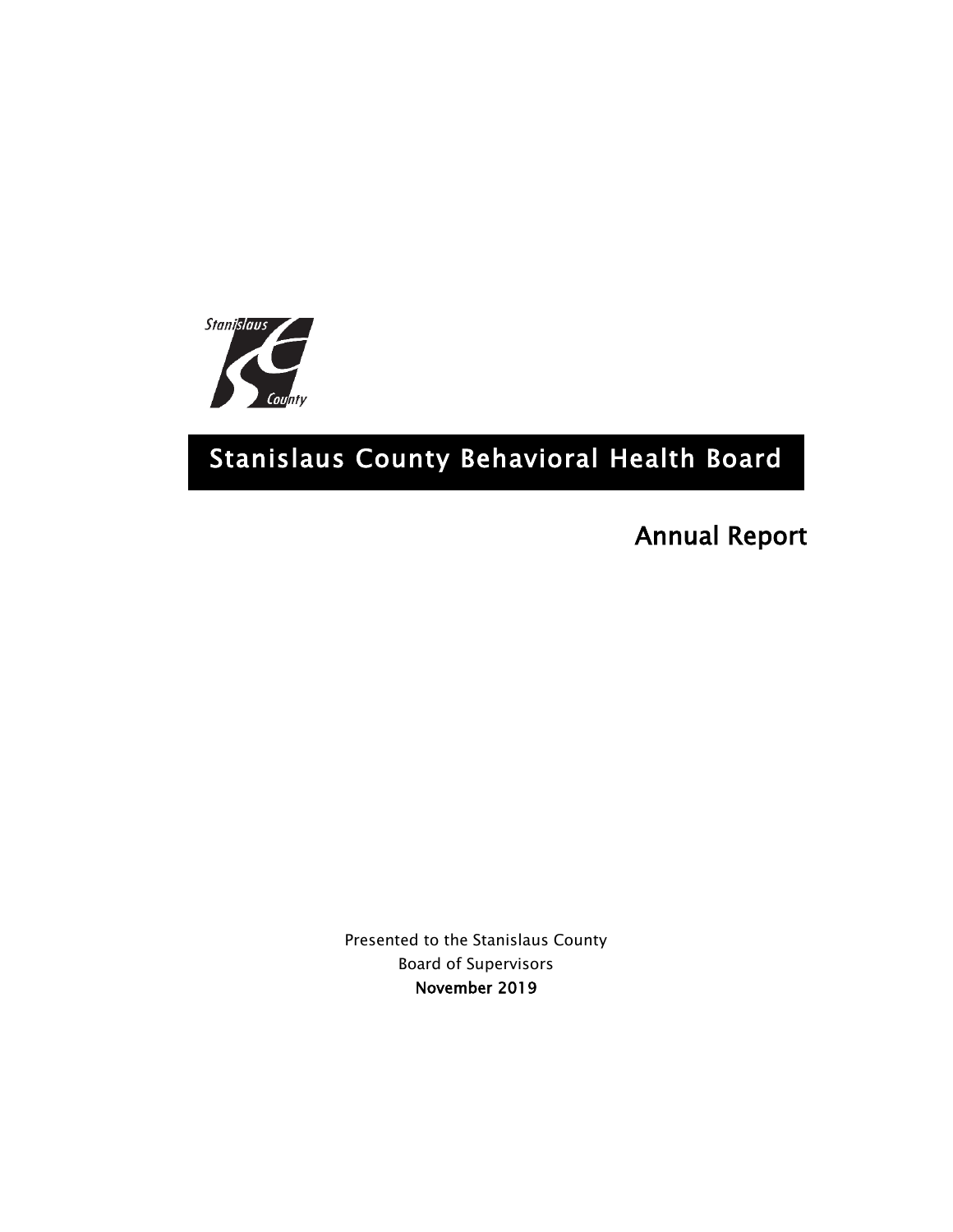# **ANNUAL REPORT TO THE BOARD OF SUPERVISORS**

INTRODUCTION MISSION STATEMENT BEHAVIORAL HEALTH BOARD MEMBERS EXECUTIVE SUMMARY

ADMINISTRATIVE AND FISCAL MANAGEMENT COMMITTEE MANAGED CARE COMMITTEE PREVENTION AND COMMUNITY EDUCATION/OUTREACH COMMITTEE IMPACT DEPARTMENT RUN SERVICES IMPACT CONTRACT RUN SERVICES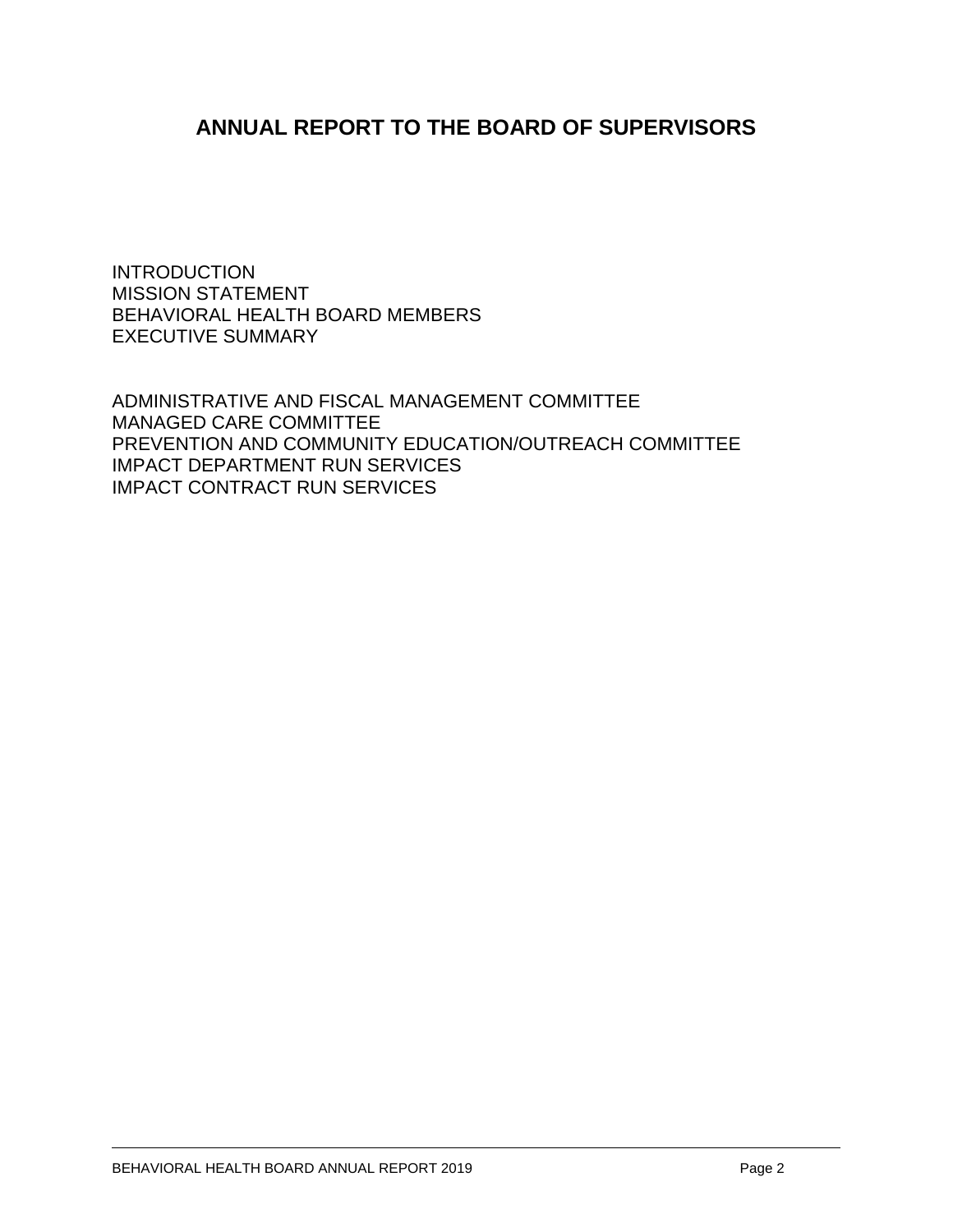## **ANNUAL REPORT TO THE BOARD OF SUPERVISORS FROM THE BEHAVIORAL HEALTH BOARD**

# **INTRODUCTION**

The Behavioral Health Board is appointed by the Board of Supervisors as an advisory body to the Board of Supervisors and the local Behavioral Health Director. The role of the Behavioral Health Board is established in statute (Welfare and Institutions Code Section 5604.2) and includes the following responsibilities:

- Review and evaluate the community's mental health and substance use disorder needs, services, facilities, and special problems.
- Review the County annual performance contract(s) with the State.
- Advise the Board of Supervisors and the local Behavioral Health Director as to any aspect of the local mental health program.
- Review and approve the procedures used to ensure citizen and professional involvement at all stages of the planning process.
- Review and make recommendations on applicants for the appointment of a local Director of Behavioral Health Services. The Board shall be included in the selection process prior to the vote of the Board of Supervisors.
- Review and comment on the County's performance outcome data and communicate its findings to the California Mental Health Planning Council.
- Submit an annual report to the Board of Supervisors on the needs and performance of the County's mental health system.

It is the duty of the Stanislaus County Behavioral Health Board to provide an annual update to the Board of Supervisors concerning the performance of Behavioral Health and Recovery Services. It is the Behavioral Health Board's honor to present this information to the Board of Supervisors at this time.

The Behavioral Health Board is comprised of a wide range of individuals representing the diversity of the County population. Currently there are 16 members on the Board, comprised of consumers of mental health services, family members of consumers, mental health professionals and others interested and concerned about the mental health system in Stanislaus County. The composition of the Behavioral Health Board meets the statutory requirements for having consumers and family members on the Board. The Behavioral Health Board membership is diverse, including two Latino members, one Native American member, one Southeast Asian member, and one Dutch Caribbean member. Pursuant to statute, a member of the Board of Supervisors is also a Behavioral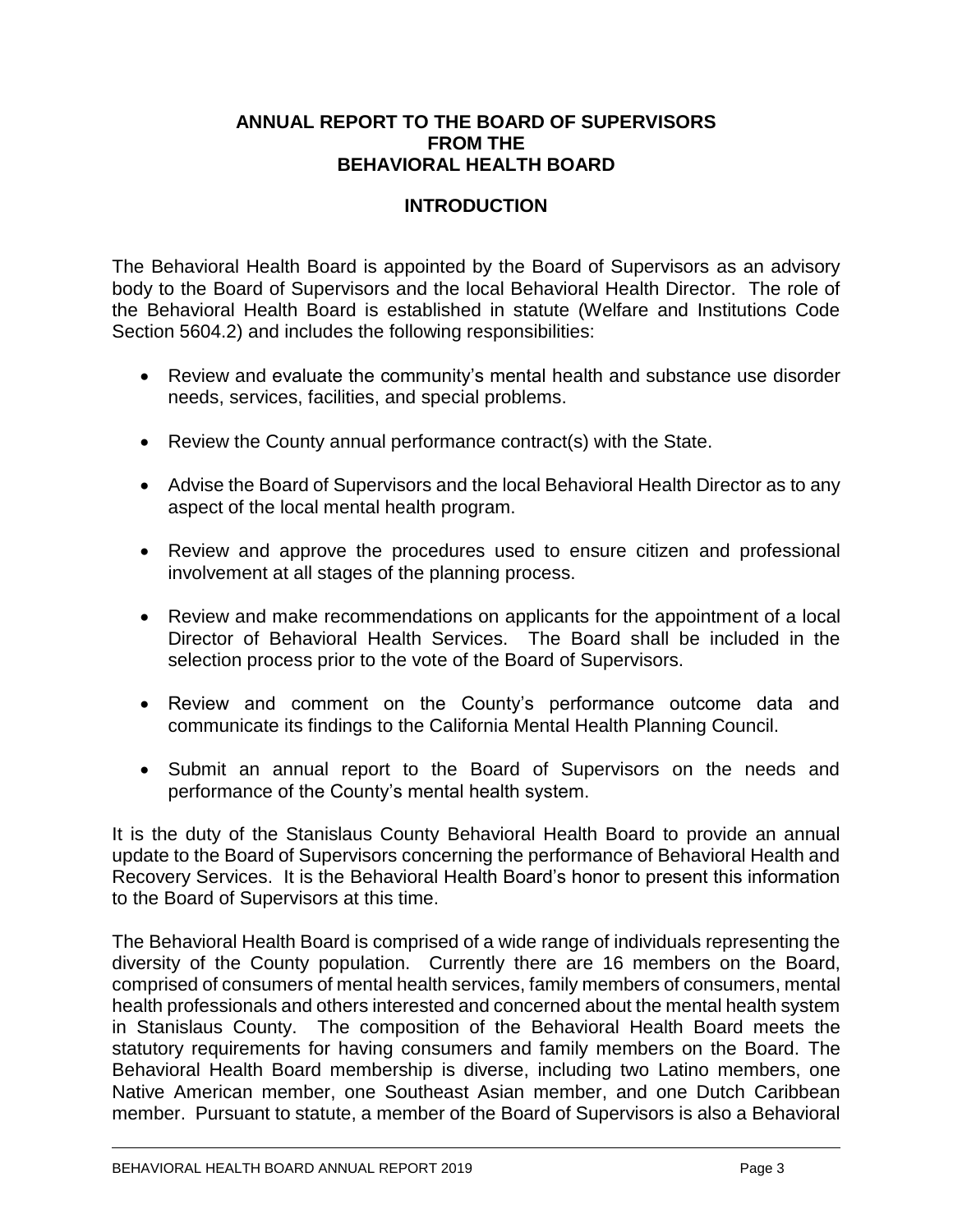## Health Board member.

Members of the Behavioral Health Board are appointed based upon Supervisorial District. In the past, efforts to bring the Board to full complement included out-of-district appointments. This practice will be discouraged as Board of Supervisor members wish to appoint and Behavioral Health Board members wish to be appointed from the district in which they reside. However, a Board of Supervisors member may initiate an out-ofdistrict appointment if he or she is willing to cede a vacancy in his or her district and the candidate is agreeable to this as well. Behavioral Health Board members continually discuss mental health and substance use issues with members of the public and seek interested individuals willing to fill vacant positions, as they become available. Currently, concerted efforts to recruit individuals representing the various ethnic and cultural groups in the county are being made.

Behavioral Health Board members meet monthly in a public meeting to bring attention to mental health issues, and each member of the Board participates in at least one of six committee meetings designed to focus on more detailed components of mental health and substance use issues. Committees currently consist of the Administrative, and Fiscal Management, Managed Care, Prevention and Community Education/Outreach, Impact – Department Run Services, Impact – Contract Run Services. Additionally, the Executive Committee, consisting of the Chair, Vice-Chair and Committee Chairs, meets regularly with the Director of Behavioral Health and Recovery Services and other staff members to set goals and future direction for the Behavioral Health Board. Ad hoc committees are used when needed to address issues that arise.

The Behavioral Health Board is responsible for acting as a liaison to the Board of Supervisors. The Behavioral Health Board is tasked with identifying issues affecting the community as it relates to the mental health and substance use disorder needs for consumers and those who advocate for them. Members of the Behavioral Health Board feel strongly that the needs of individuals with a substance use disorder and/or mental illness in Stanislaus County must be given the highest priority in terms of continued support and resources to maintain programs that currently exist within the system. Members of the Behavioral Health Board are committed to this goal.

Mental illness and substance use disorder challenges are not confined to individuals, alone. Mental illness and substance use disorders affect family members, businesses, law enforcement, schools and the community as a whole. Those who experience serious and persistent mental illness and/or substance use disorders are overrepresented in the homeless population, criminal justice system, and often have co-occurring substance use disorders and serious mental illness, all of which can have an adverse impact on community health and quality of life. This compounding effect is one reason the Behavioral Health Board brings awareness to mental health and substance use issues, supports the Board of Supervisors as they continue its support of Behavioral Health and Recovery Services and the mental health treatment services provided for our community.

Collaborative efforts were a high priority during the preceding year. The need to maximize resources among and between public agencies and community-based agencies, as well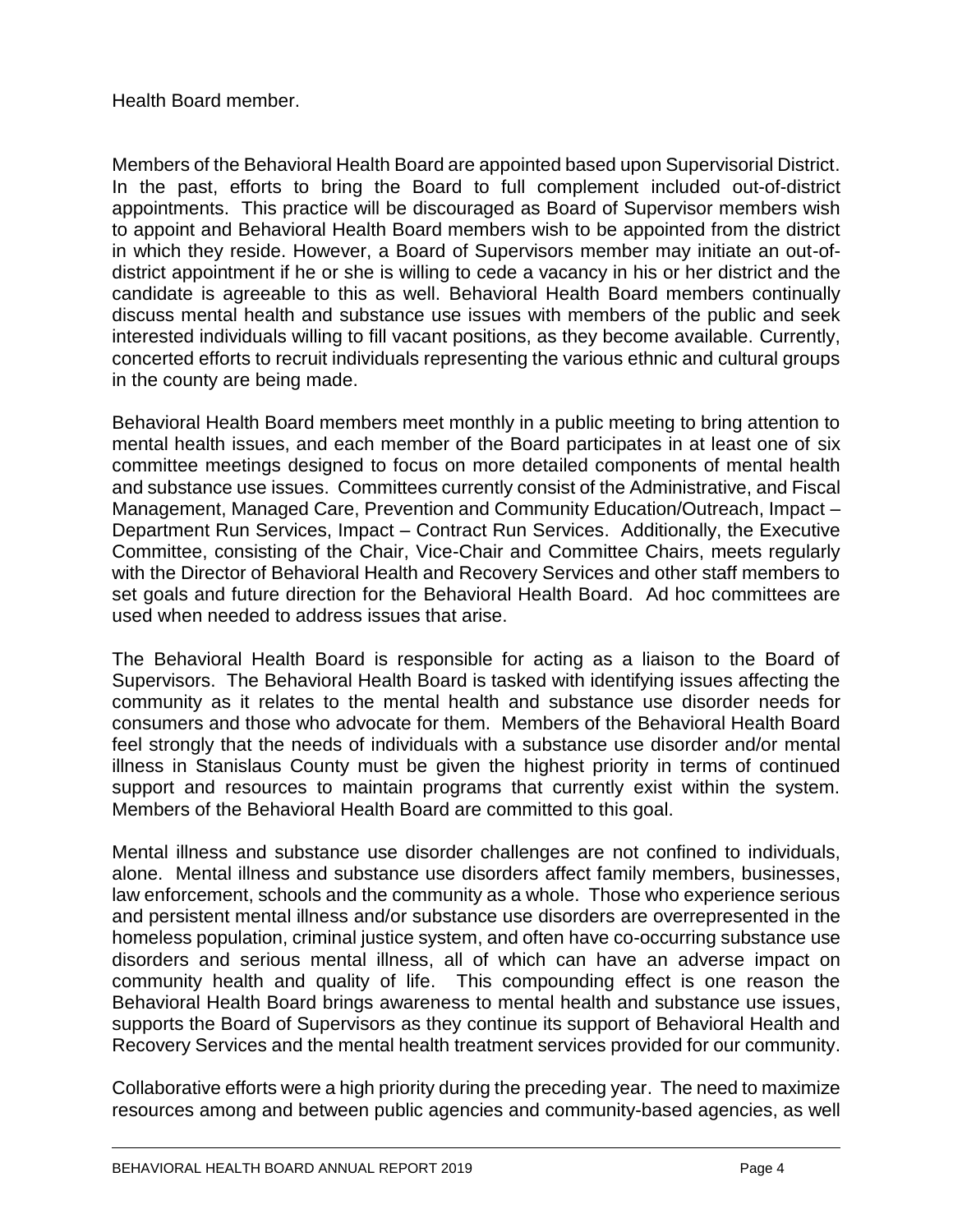as the need for information sharing with other county Behavioral Health Boards remain primary objectives.

The Behavioral Health Board will continue to seek information and work with others in the mental health and substance use disorder community.

This report will highlight some of the programs currently in place at Behavioral Health and Recovery Services (BHRS). This work is accomplished through the Adult System of Care, Older Adult System of Care, Forensics Services, the Children's System of Care, and Managed Care Services. The Department's Fiscal Year 2018-2019 Adopted Final Budget was \$129,746,648, an increase of 9.4% over the prior Fiscal Year. Of the total budget, \$110,592,752 was dedicated for use in mental health programs and \$17,826,138 in substance use disorder programs. The remaining \$1,327,758 was earmarked for use in the public guardian program. Total staffing for the Department, was approximately 485 full-time staff. Behavioral Health and Recovery Services served 12,626 unique mental health and substance use consumers during Fiscal Year 2018-2019. This figure reflects an approximate 13% increase from Fiscal Year 2012-2013. The chart below shows historical data on the number of consumers served.



- The chart above depicts the number of unique mental health (MH) and substance use (SU) consumers for each fiscal year. The number is unduplicated between MH and SU (i.e., if consumers receive both MH and SUD services, they are counted only once).
- FY04/05 through FY11/12 (first half) includes consumers served in treatment programs only
- FY11/12 (second half) through FY18/19 includes consumers served in treatment programs and participants in non-treatment programs
- Due to the timing of this report and data reconciliation, the most recent fiscal year may not represent all consumers served; each year, this figure will be updated based on the most current figures.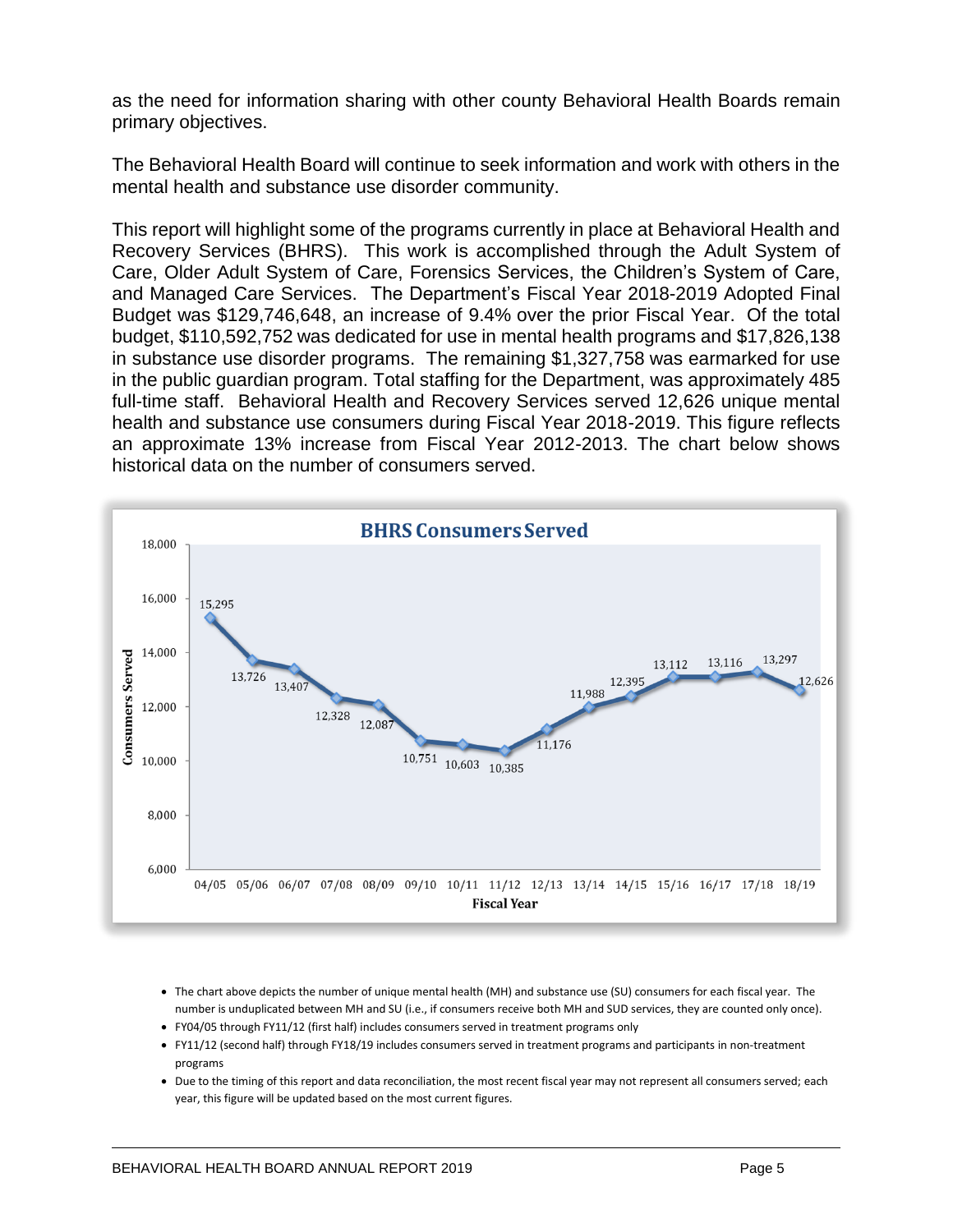## **MISSION STATEMENT**

The Stanislaus County Behavioral Health Board shall advocate for the highest possible quality of life, for the elimination of stigma through education, for removal of barriers to service, and will provide oversight and work in partnership with the staff of the County Behavioral Health Department.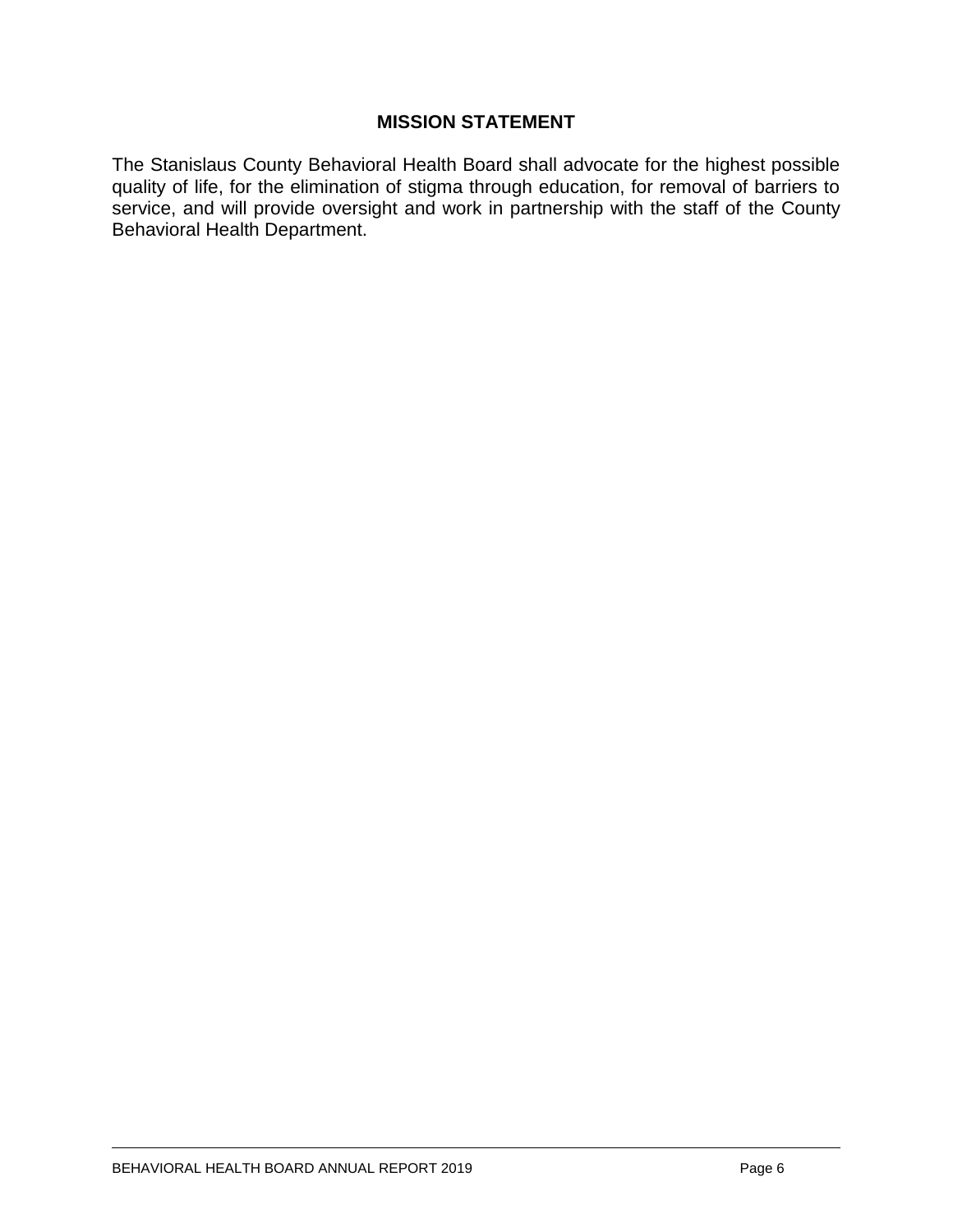# **BEHAVIORAL HEALTH BOARD MEMBERS**

Carlos Hernandez, Jr., Chair

Kathy Rupe, Vice-Chair

Supervisor Terry Withrow

Lt. Gregg Clifton

Rebecca Clover

Peter Dean

Annie Henrich

Carmen Maldonado

Charmaine Monte

Jill Neifer

Officer Thomas Olsen

Frank Ploof

Jerold Rosenthal

Mike Shinkel

Virginia Solorzano

Jack Waldorf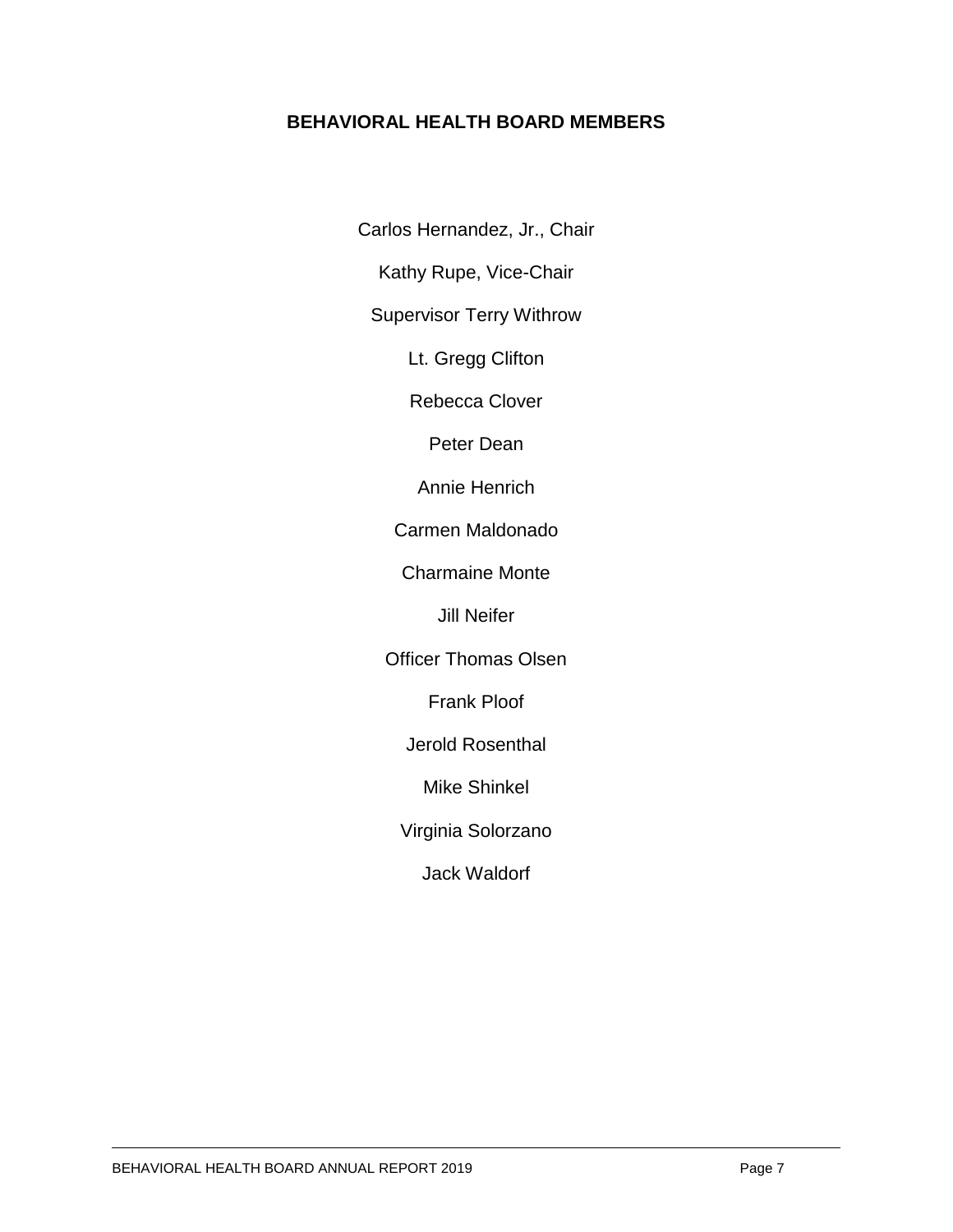# **EXECUTIVE SUMMARY**

The Behavioral Health Board is pleased to present their 2019 Annual Report to the Board of Supervisors. This has been the second year of operation for the Behavioral Health Board since the Mental Health Board and the Advisory Board on Substance Abuse Programs were combined.

The annual report contains committee activities, data department reports about their agencies and the services offered.

The Board heard several informative presentations and reports throughout the year on a variety of topics, including the following:

- Stanislaus County Opioid Safety Coalition was presented by Dr. Bernardo Mora, BHRS Medical Director. The presentation referenced to the opioid epidemic impacts at the local and national level. Dr. Mora included ongoing projects of the coalition in the areas of Community Education and Outreach.
- Assisted Outpatient Treatment (AOT) Pilot Program was presented by Melisa Hale, Staff Services Coordinator, informing the public about the 3-year pilot project approved by the Board of Supervisors for implementation, co-located at Co-Occurring Disorders program.
- Mental Health Services Act (MHSA) Plan Update Fiscal Year 18-19 was presented by Leng Power, MHSA Manager. The presentation focused on the Short Term Residential Therapeutic Programs (STRTP'S) for children that was presented at the MHSA Stakeholders meeting.
- Mental Health Awareness Month was presented by Dr. Janet Nuñez-Pineda on the five components of Prevention and Early Intervention (PEI). She spoke about outreach for increasing recognition of early signs of mental illness and the program for access and linkage to treatment for SMI/SED.
- Tools for Wellbeing was presented by Yvonne Berenguer, MSW with the California State University Stanislaus Social Work department. Mrs. Berenguer spoke about a mindfulness-based intervention, a mindfulness-based stress reduction curriculum with a goal to promote and support an organizational culture of well-being and resilience.

On July 25, 2019, Mr. Ruben Imperial provided an update on the Department's planning process for the next couple of months comprised of three sections 1. Assessment; 2. Asset mapping; 3. Planning. A handout on the BHRS planning process was included in the meeting packets.

The Behavioral Health Board conducted two ad hoc committees responsible to review existing BHB processes remain current.

Respectfully submitted by Carlos Hernandez Jr., Chairperson.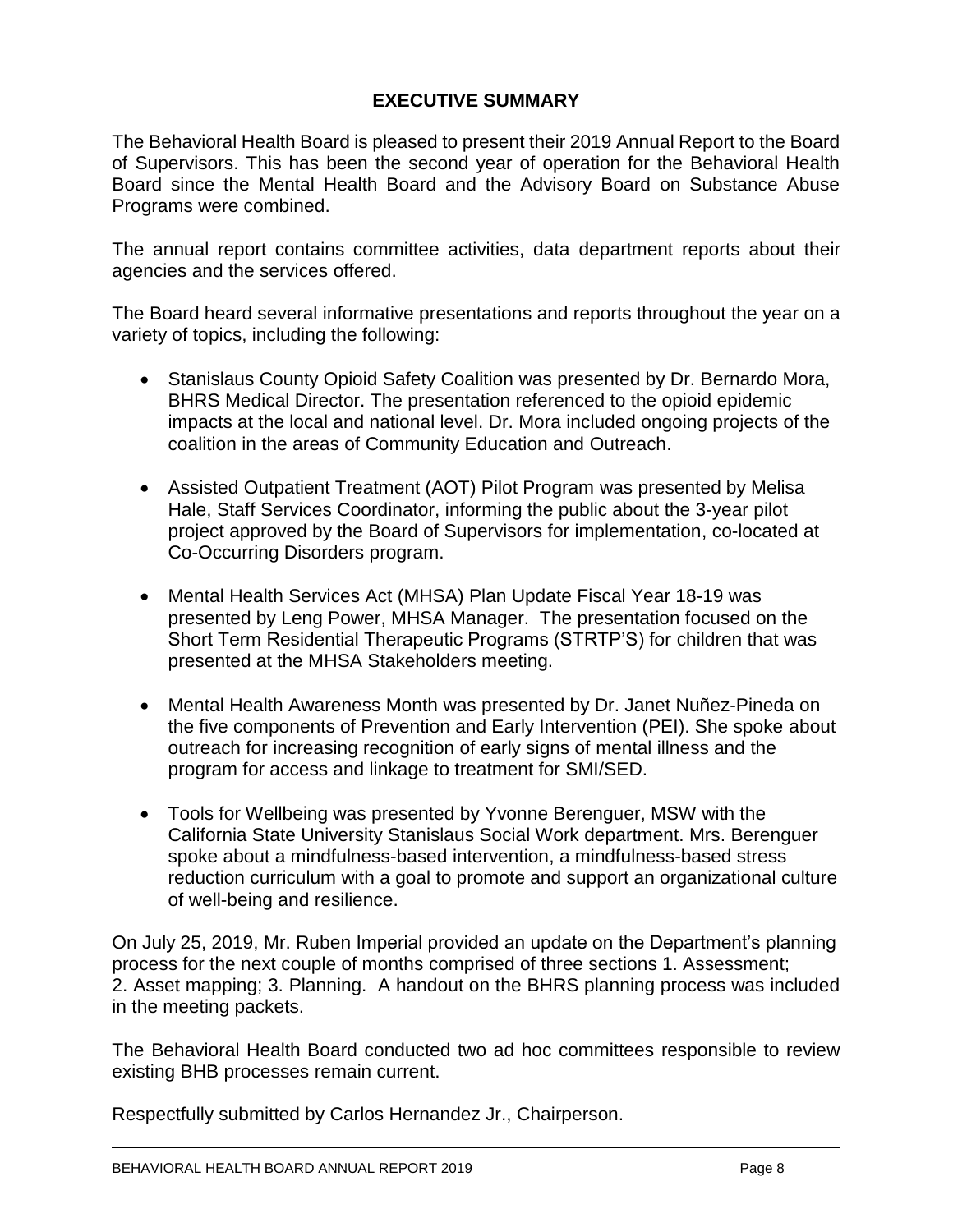# **ADMINISTRATIVE, FISCAL MANAGEMENT COMMITTEE**

# **Committee Chair:** Gregg Clifton

#### **Senior Leader:** Kara Anguiano

The Administrative, Fiscal Management Committee (AFMC) meets on a quarterly basis and reports to the Stanislaus County Behavioral Health Board (BHB) during monthly board meetings. The committee is made up of BHB members Gregg Clifton and Michael Shinkel; and BHRS Managers Kara Anguiano, Christi Golden, DeLayne Oliva, Tina Jamison, Scott Simpson, and Michael Levy. The purpose of the AFMC is to provide oversight and assistance to Behavioral Health & Recovery Services (BHRS) and to provide feedback to the Behavioral Health Board, the County Board of Supervisors, and the community with this annual report.

The committee tracked goals and results during Fiscal Year 2018-2019 from seven BHRS units, which include Accounting Services, Administrative Services, Business Office, Contracts, General Services, Human Resources/WE&T Training, and Data Management Services. The AFMC has found that each of these units within BHRS is run very well and efficiently. Each of these managers are positive, engaged, and provide valuable information during committee meetings and for this annual report.

#### **Accomplishments from Accounting Services:**

All budgets were prepared and submitted to CEO for BOS approval prior to deadlines. BHRS operated within BOS-approved budgeted appropriations.

|                                                |    |              |    |                |     |                     | % of Legal          |
|------------------------------------------------|----|--------------|----|----------------|-----|---------------------|---------------------|
|                                                |    |              |    |                |     | Change              | <b>Budget</b>       |
|                                                |    | FY 2018-2019 |    | FY 2018-2019   |     | Column B-           | Column B/           |
|                                                |    | Legal Budget |    | <b>Actuals</b> |     | Column A            | Column <sub>A</sub> |
| Legal Budget Unit                              |    | Column A     |    | Column B       |     | Column <sub>C</sub> | Column D            |
| <b>Behavioral Health and Recovery Services</b> |    |              |    |                |     |                     |                     |
| 1501 through 1507 - Special Revenue Funds      |    |              |    |                |     |                     |                     |
| <b>Total Revenue</b>                           |    | 120,572,428  | S. | 113,852,617    | \$  | (6,719,811)         | 94.4%               |
| Use of Fund Balance                            | \$ | 8,292,599    | \$ | 7,486,029      | \$  | (806, 570)          | 90.3%               |
| <b>Gross Costs</b>                             |    | 130,845,951  | \$ | 123,319,570    | \$  | (7,526,381)         | 94.2%               |
| <b>Net County Cost</b>                         |    | 1,980,924    | Ś  | 1,980,924      | -\$ |                     | 100.0%              |

Gross costs were 5.8% lower than budget due to salary savings from intermittent position vacancies and delays in program implementation. Most department revenue is received as reimbursement for services. Lower-than-anticipated expenditures resulted in a reduced usage of fund balance as compared to budget.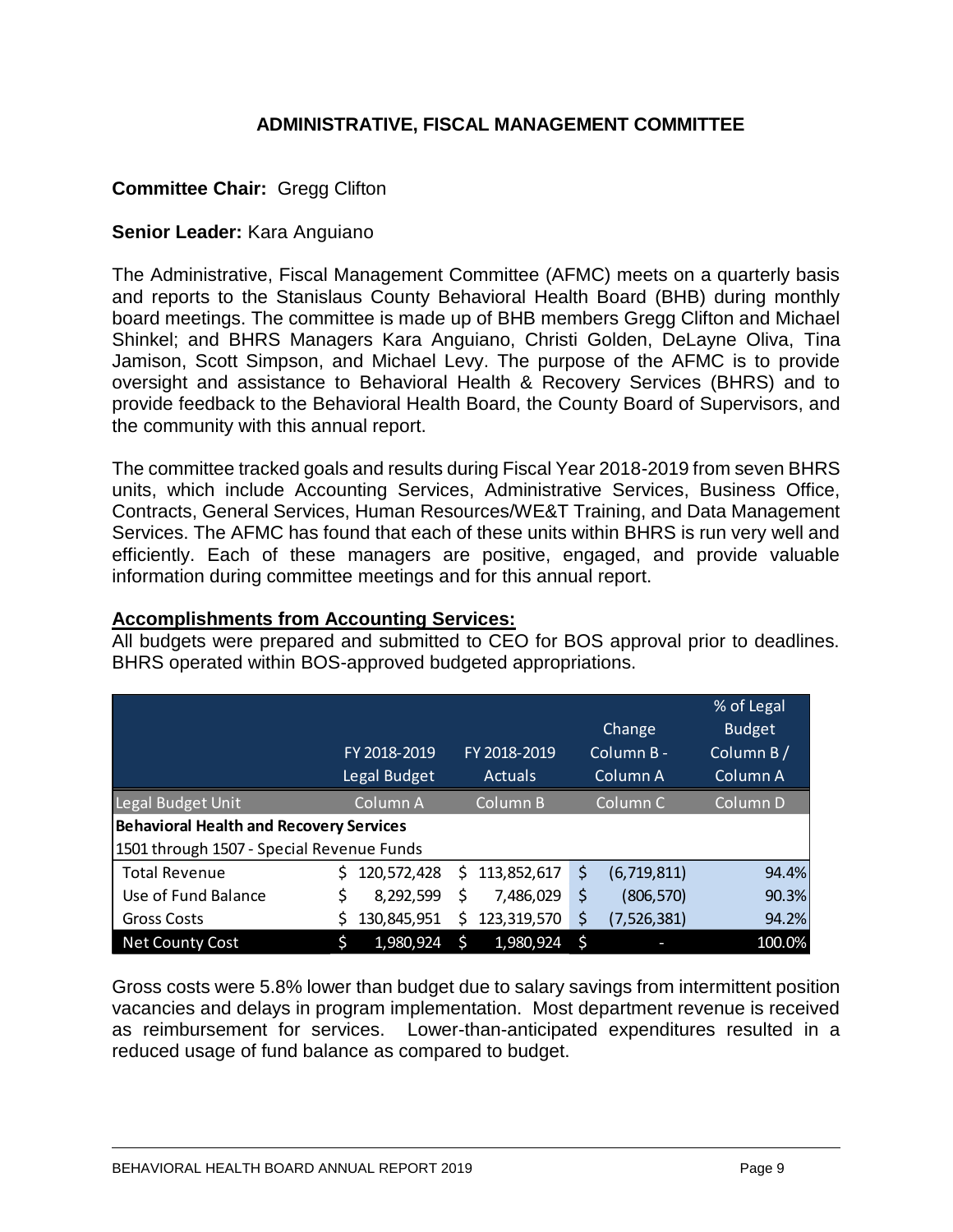Other notable accomplishments for the Accounting Services division include:

- Successfully completed Year 2 BHRS budgets under the new two-year performance and outcomes-based budget reporting format required by the CEO's Office.
- Worked collaboratively with other Department staff to modify the Cash Equivalent policy to enhance internal control. Fiscal Year 2018-2019 internal audit showed a significant improvement in several key areas as a result of the collaborative effort.
- Presented multiple training modules for BHRS staff on the Department and County Purchasing Card policies to ensure continued compliance and minimize audit findings.
- Presented multiple training modules for BHRS staff on Support Services Funds and Budget and Fiscal Oversight.
- Worked closely with the County's external auditors during the Single Audit and preparation of the Consolidated Annual Financial Report for fiscal year 2017-2018. Continued to work collaboratively with Auditor-Controller, County Purchasing, and BHRS contracts staff to identify areas where there is a need to modify contract language, GSA purchasing policy, and internal procedure to accommodate new regulations.
- In collaboration with other Department staff, implemented expanded substance use disorder services under the Drug Medi-Cal Organized Delivery System (DMC ODS) waiver. Provided training and technical assistance to BHRS-run and contracted programs in regard to the new cost reimbursement model.
- Worked collaboratively with other Department staff in support of continued implementation of various aspects of Continuum of Care Reform (CCR).

# **Accomplishments from the Business Office**

BHRS Business Office team supports the department through maximizing revenue by identification of correct pay sources, timely and accurate billing and research and followup on claims for Mental Health and Substance Use Disorder services. Mental Health and Substance Abuse Disorder services are billed to Medi-Cal 3 months in arrears to eliminate excess voids and errors in claiming.

Highlights and accomplishments in Fiscal Year 2018-2019 include the following:

- Staffing changes included 2 longtime Account Clerk III's retiring and the hiring of 2 new staff as well as the hiring of a new Business Office Manager.
- The oversight of the division was shifted from the Chief Financial Officer to the Fiscal Manager. This reorganization was implemented to foster collaborative relationships between the Accounting and Business Office divisions. This change will also allow for staff to cross-train between divisions and gain a better understanding of the department as a whole.
- Staff provided training and technical assistance to programs to improve timely billing of services.
- Effective April 1, 2019, substance abuse disorder claims were eligible to be claimed under the California Drug Medi-Cal Organized Delivery System. The shift from claiming services under the Drug Medi-Cal State Plan was a tremendous undertaking. Throughout the fiscal year, staff worked collaboratively with program,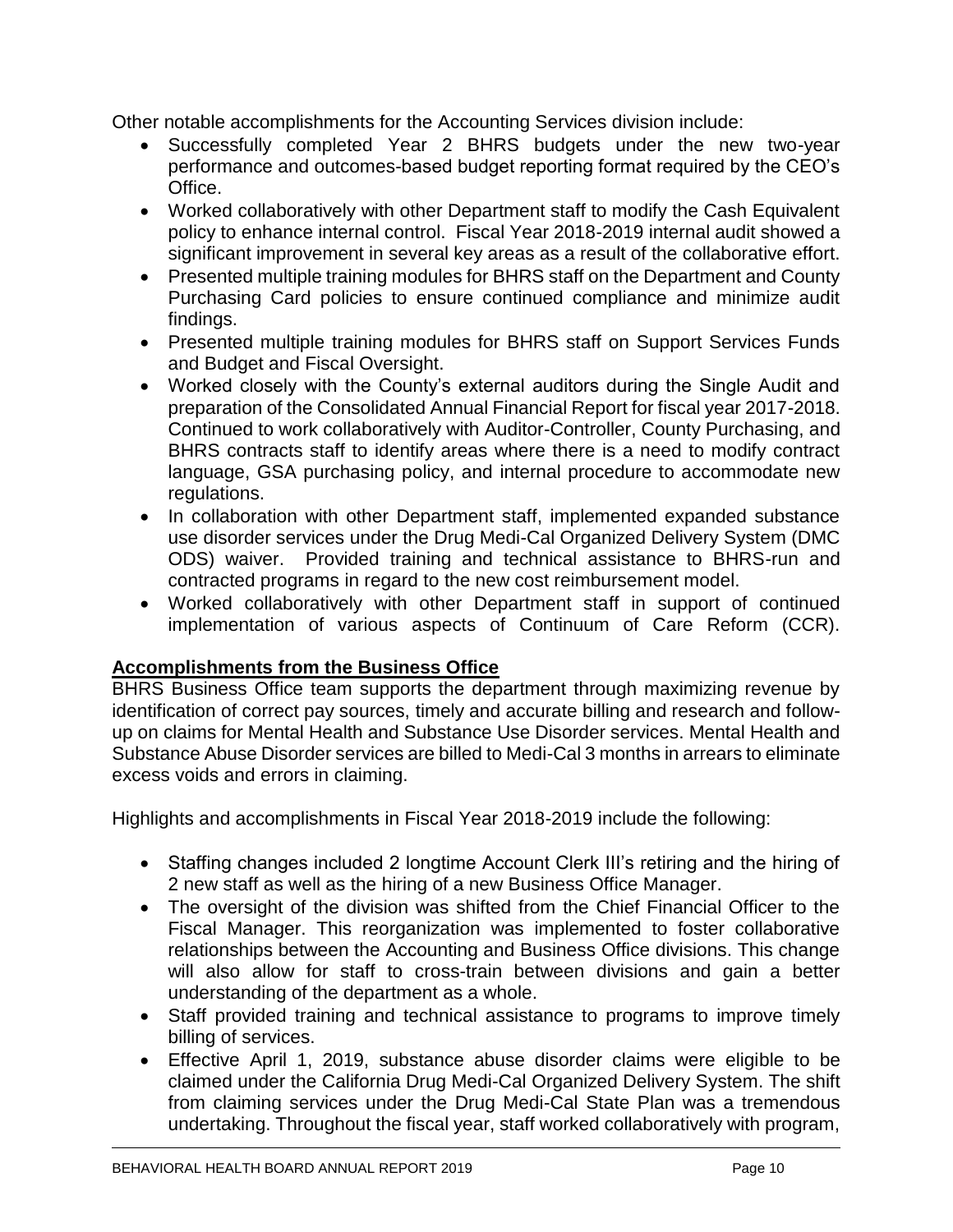fiscal, quality services, and information technology divisions to ensure the billing of services was set-up correctly. The Business Office continues to monitor the new claiming data to ensure we are maximizing revenue.

- Services that are entered into the electronic health record with claiming errors appear on a suspended services report. Medi-Cal billing staff are diligently reviewing these claims and communicating with program staff to make appropriate changes and minimize fiscal implications to the department for loss of revenue. Business Office staff and program staff continue to work collaboratively on this effort.
- In FY 18/19, BHRS experienced a significant amount of programmatic program changes and program closures in the Children's, Adult, and Alcohol and Drug Systems of Care. Business Office staff provided administrative support through the opening and closing of sub-units.
- Business Office staff worked collaboratively with the Medical Records division to implement an improved claim voiding process.
- In Fiscal Year 2018-2019, \$35 million in mental health services was claimed to Medi-Cal with a 1.9% denial rate. \$7.5 million in substance use disorder services was claimed to Medi-Cal with a 4% denial rate. Due to the department claiming schedule and the Medi-Cal timeline for resubmitting denials, this claim data is an estimate.

# **Accomplishments from Data Outcomes & Technology Services (DOTS)**

BHRS DOTS provides IT support to the department as well as department outcomes in support of community programs. DOTS is responsible for hardware and software of the Electronic Health Record (EHR). DOTS also has responsibility for the local area network, data outcomes, and state reporting including, consumer perception surveys and other department surveys. DOTS is proud of the everyday work and the many accomplishments made during Fiscal Year 2018-19. These include:

- Completed upgrade of HHR environments to the latest Cerner promotion level.
- Partnered with ITC in the deployment technology tools including:
	- o Microsoft Office 365
	- o CISCO Voice Over IP communications system
	- o CISCO Finesse supporting MAT
- Implemented Palo Alto Fire Wall for BHRS.
- Established Project Specification Doc to measure work intake and work load.
	- o Top 10/30 Projects list
	- o List of Recurring work activities (Projects, Tasks, Initiatives, Etc.)
- Expanded the Smart Phone inventory to include iPhones.
- Upgraded desktops to Windows Service Pack 1903.
- Administered two consumer perception surveys, one in November of 2018 and one in May 2019. A Treatment Perception Survey was added this year that is specifically tailored to SUD consumers. Surveys are State required with optional participation from the consumers.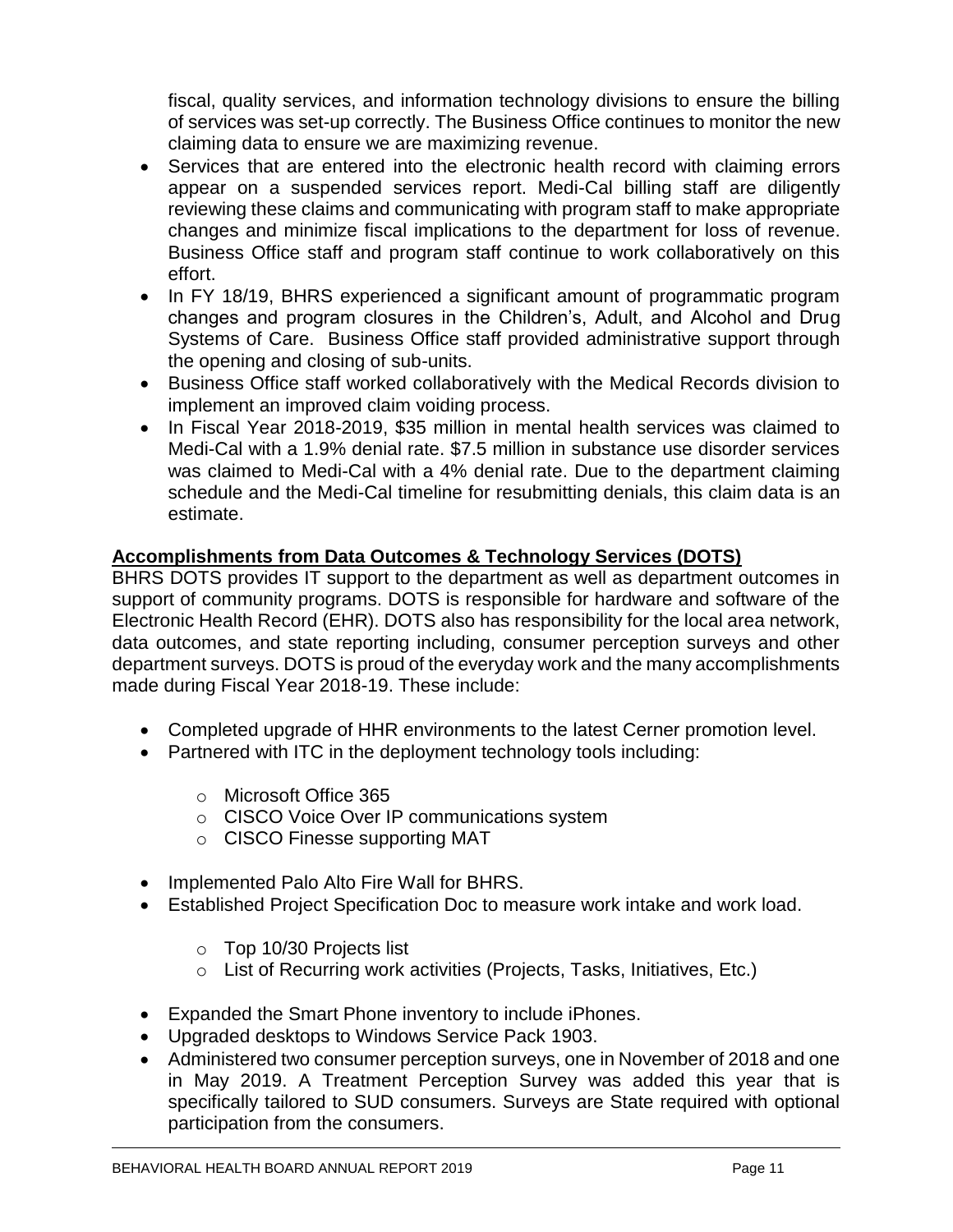- EPCS in EHR Electronic Rx for Controlled Substances.
- Active Directory Clean-up.
- Help Desk now has access to Parallels Console.
- Completed a SWOT Analysis BHRS Strategic Plan.
- Migration of Computers to Sophos Cloud.
- Completed trial of new WiFi network for the 800 Scenic Campus.
- Implemented "Port Security" at 800 Scenic Campus.

## **Accomplishments from Contract Services**

BHRS Contract Services supports the department by drafting, amending, renewing and terminating agreements, leading the Request for Proposal (RFP) process, managing State contracts, conducting contract monitoring in line with all State and Federal regulations, advising on and drafting Memorandums' of Understanding and Inter-agency agreements, along with initiating and drafting contract related Board of Supervisor Agenda Items. In addition, the Contract Services team serves in an advisory role to Senior Leadership and program staff in developing new contracts, researching contractual issues or questions and being the subject matter experts for all county agreements and related processes. Over the past fiscal year, the Contract Services team has had many accomplishments in supporting BHRS.

- Eighty-nine contracts went to the Board of Supervisors on June 4, 2019, for approval to renew for Fiscal Year 2019-2020 totaling \$56,771,995.
- Contract Services facilitated the process for initiating 7 Request for Proposals in Fiscal Year 2018-2019.
- Contract Services assisted with the Drug Medi-Cal Organized Delivery System (DMC-ODS) implementation by amending 5 Substance Use Disorder (SUD) contracts an implementing 3 new SUD contracts.
- A new Manager II was hired in December 2018.
- A new Staff Services Coordinator was hired in February 2019.
- A new Staff Services Analyst was hired in April 2019.

## **Accomplishments from Human Resources / Workforce Education and Training**

BHRS Human Resources team supports the department through staffing strategies, recruitment and retention efforts, employee and labor relations, employee orientation and injury/illness management.

The Workforce Education & Training (WE&T) is a component of the Mental Health Services Act (MHSA) and focuses on the educational and training capacity of the mental health workforce, with the goal to further develop a diverse, skilled workforce; as well as continuing to build collaboration with community partners. Two examples are the continued efforts to expand volunteer participation and partnership with Modesto Junior College to support their California Association of Social Rehabilitation Agencies (CASRA) program.

Other accomplishments/projects include: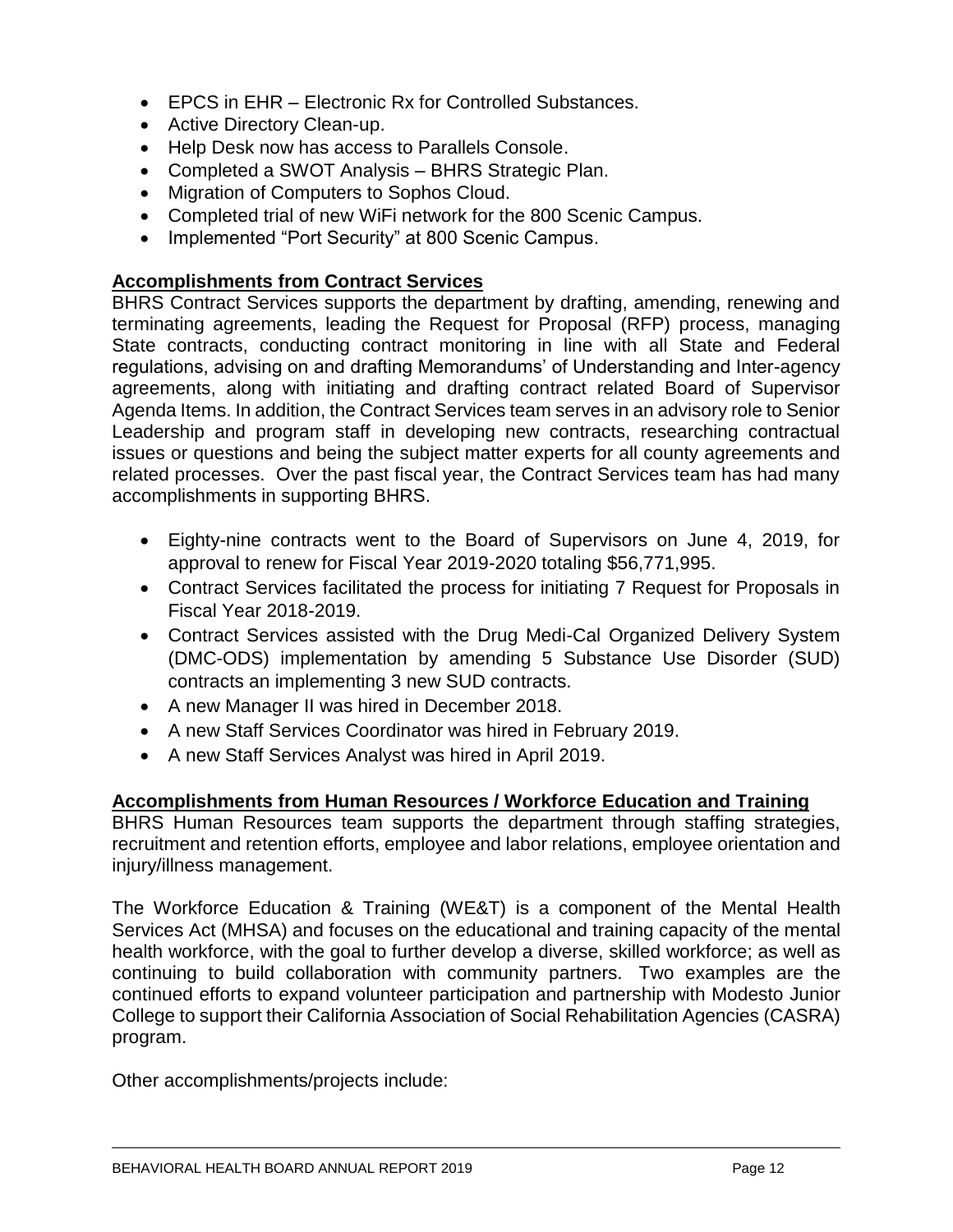- HR reviewed budget and staffing strategies, including renewing, evaluating, and updating approximately 30 Personal Service Contracts.
- Due to a promotion and a retirement, the HR Team hired two (2) new staff.
- Prepared data for MHSA annual report for Fiscal Year 2017-2018.
- HR provided training and updates at the BHRS Clerical Meeting.
- Provided data for the Network Adequacy Reporting (NACT) requirements of the State.
- A SEIU Workforce Action took place from 1/3/19 to 1/16/19 (10 working days) and 1-day in November 2018
- WET continues to partner with MJC for the CASRA program, the number of students applying for this 9-unit Certificate Program continues to increase, i.e. 24 students applied for CASRA support for summer session at MJC
- The County looking at upgrading Oracle & Peoplesoft
- GPS Systems are in every county vehicle as a safety feature.
- Quarterly SEIU meetings Labor Management meetings are taking place
- The WET Volunteer Celebration was 4/26/19
- A committee is reviewing options for a new Learning Management system
- The Mental Health Kickoff Event took place on 5/3/19 to celebrate May is Mental Health month

## **Accomplishments from General Services:**

BHRS General Service Department supports the department through procurement of goods and services, delivery of interoffice mail and supplies, and coordinating the maintenance and repairs of facilities and grounds. The BHRS General Service Department is proud of the everyday work and the many accomplishments made during FY2018/19. These include:

- Implemented the Spiceworks work order system self-service portal. This software allows our end user staff to submit work orders directly into a trackable, updatable database, creating a more responsive, and efficient system that what had previously existed.
- Relocated the DMS (now DOTS) Help Desk to 800 Scenic Bldg. A. This move was completed in order to more closely connect the Help Desk staff with the Engineers, providing for more efficient use of staff time and space.
- Relocated all MD and RN services provided through the Children's System of Care to 421 E. Morris. This move allows the services to be provided more efficiently.
- Redesigned and implemented a new key control process, providing more consistent and accurate reporting on what keys are expected to be in the hands of staff.

The Administrative, Fiscal Management Committee is pleased to provide this annual report detailing the efforts of Behavioral Health and Recovery Services managed units and accomplishments. This committee believes that BHRS is striving for excellence while adhering to Board of Supervisors priority; "Efficient Delivery of Public Services."

Respectfully submitted by Gregg Clifton, Chair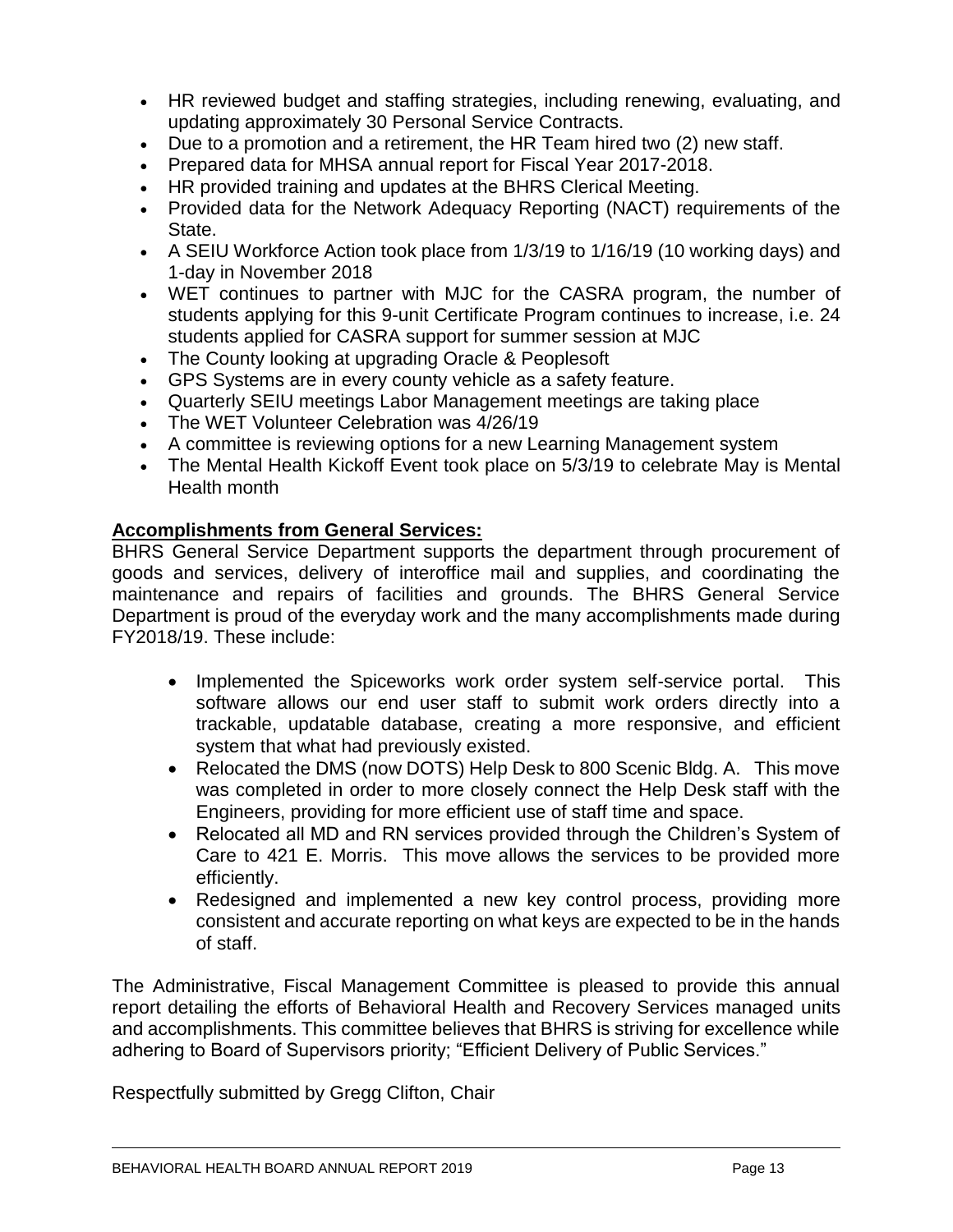# **MANAGED CARE COMMITTEE**

#### **Committee Chair:** Jack Waldorf

#### **Senior Leader:** Monica Salazar

The Managed Care Committee reviews state audits, the Annual External Quality Review Organization and the Triennial Medi-Cal Systems Audit. Both audits review access, services provided, quality of care, BHRS internal processes, consumer participation, and other areas of the department.

The committee's primary focus is to analyze various aspects of the county's contractual relationship with Doctors Behavioral Health Center, the county's Psychiatric Health Facility, and the Crisis Stabilization Unit. This includes trends and percentages of denied days and appeals, access, and re-hospitalizations. It also includes the impact of AB 109, the number and percentage of uninsured patients, and a comparison of the lengths of stay for insured and uninsured adult and child patients. In addition, the committee analyzes the impact of two managed care plans, the Health Plan of San Joaquin, and Health Net, that are responsible for providing services to individuals covered by Medi-Cal that have mild to moderate mental illnesses.

The chairperson of the Managed Care Committee also serves as a Behavioral Health Board representative on the Doctors Behavioral Health Center Advisory Board, where the committee's analyses are also considered.

Respectfully submitted by Jack Waldorf, Chair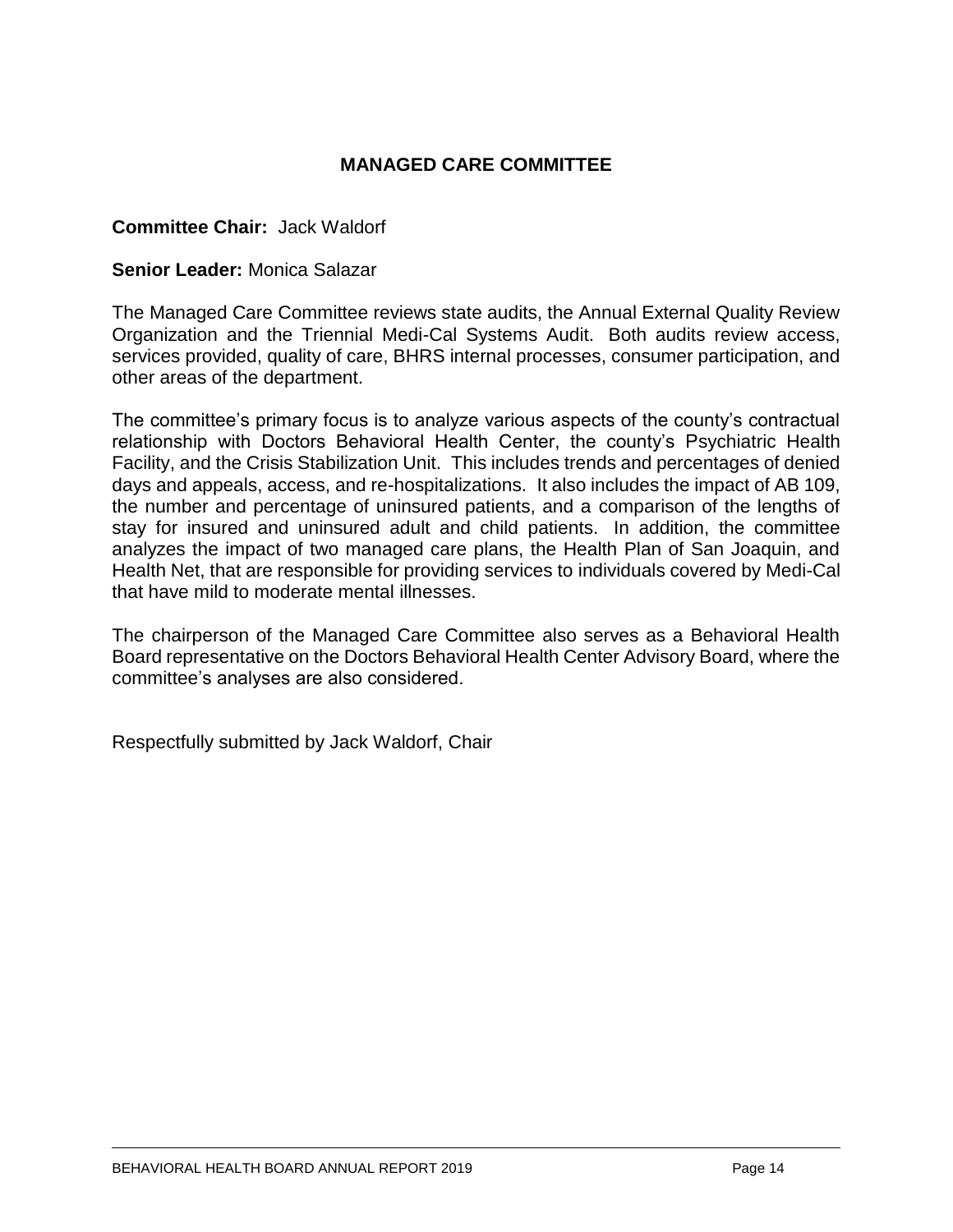# **PREVENTION AND COMMUNITY EDUCATION/OUTREACH COMMITTEE**

## **Committee Chair:** Jill Neifer

#### **Senior Leader:** Kevin Panyanouvong

#### **Site Visits**

- Several board members attended the kick-off Stanislaus Homeless Alliance meeting in the basement chambers of the County building.
- Contributed and attended several of the Stanislaus County Opioid Coalition meetings at Sutter Health Education Center in Modesto.
- Visited the Redwood family center for women/children on a hot summer morning and observed hope in action.
- Visited and volunteered at the Modesto Outdoor Emergency Shelter, formed relationships with staff, volunteers and the community that lives there.

#### **Learning**

- Learned that Assisted Outpatient Treatment is a civil court-order for treatment of mental illness (not substance abuse) and utilizes a 24/7 multi-disciplinary approach.
- There were 79 overdose deaths in Stanislaus County in 2018. Narcan kits and education continue to be provided and prescribed to those in need.
- Stanislaus County has a population of approximately 550,000 and in 2016, 567,941 prescriptions for opioids were prescribed, in 2017 & 2018 that number continues to decline due to the collaborative work between Stanislaus County and providers. Well done!
- "Drop the Drug" events have collected over 14,000 lbs. and have been incinerated.
- Stanislaus County has an estimated point-in-time count of over 1,800 homeless individuals on any given night. These are families, college students, mentally ill, substance abusers and employees that cannot afford to live in California's economic and housing crisis. Along with the lack of shelter, some of these individuals have untreated chronic medical conditions such as diabetes, COPD, substance misuse, heart disease, cancer, HIV, and mental illness. Most have been exposed to trauma, poverty, unemployment and lack of medical care and proper nutrition which undermines their ability to take care of themselves and their families. Activities of daily living are obsolete, and the homeless men, women and children are struggling to survive.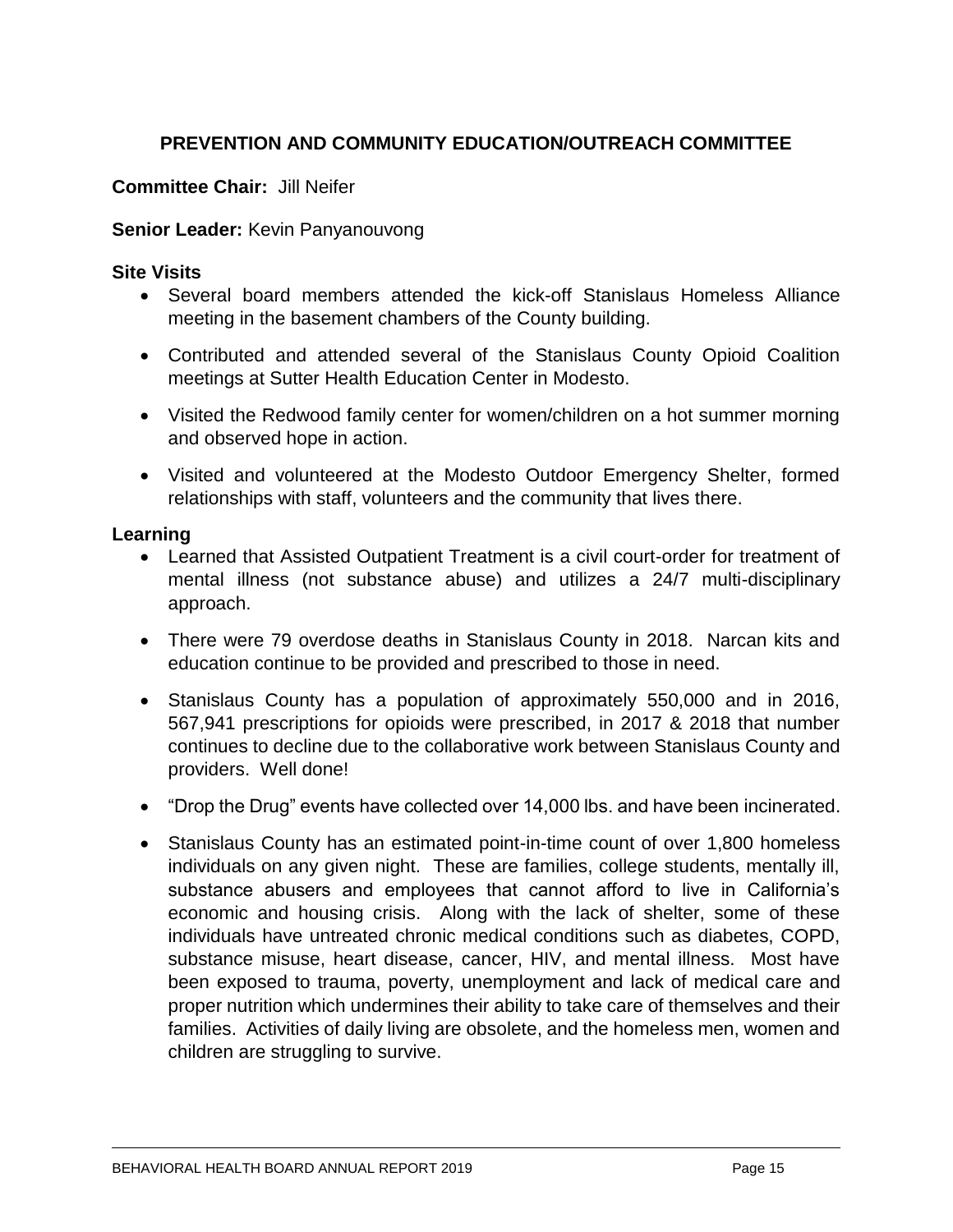## **Accomplishments**

• The Stanislaus County Opioid Safety Coalition was launched in July 2018 which lead the path for critical discussions, actions and addressing the nationwide opioid epidemic in our community. One of the ways the County works to address the issue locally is by reducing access, especially to teens (Stanislaus County Opioid Safety Coalition). The coalition is a collaborative effort between Stanislaus County, healthcare professionals, community-based organizations, law enforcement, and concerned citizens who have sought and fought for change. On March 27, 2019 Behavioral Health Recovery Services presented the first Stanislaus County Opioid Awareness Summit- Striving for Community Wellness. The event was a huge success with over 500 people in attendance. Several of the BHB members were in attendance. Current health care systems have had challenges in providing the same level of care to substance use disorders and mental illness as it has to other chronic illnesses that affect similar numbers of people. We all know someone with a substance use disorder and or mental illness, and many of us know someone who has lost their life to substance abuse. Stephen Austin Eubanks (October 7, 1981- May 18, 2019) was that someone and the keynote speaker on addiction and recovery for this year's opiate coalition. He was a trauma survivor of the Columbine shooting, his traumatic experience as a teen was the catalyst to his painful journey through addiction. The event was a huge success as Behavioral Health & Recovery Services planned, collaborated and sought creative solutions to educate us all on addiction, trauma and recovery. What do we know about addiction and trauma? Is it an illness and consequence or a symptom of moral frailty? Historically, our society has treated substance abuse, addiction and alcoholism with shame, stigma and misunderstanding while being addressed through the criminal justice system. We can do better! With over 23 million American's in recovery it is important to partner with the recovery community in order to combat the current epidemic of mental and substance use disorders. Behavioral Health and Recovery Services continues to be champions in prevention, educating and the treatment of substance abuse and mental illness. Current health care systems have had challenges in providing the same level of care to substance use disorders and mental illness as it has to other chronic illnesses that affect similar numbers of people. What do we know? Substance use disorder and mental illness is on the rise. Treatment in the United States remains largely segregated from the rest of health care and serves only a fraction of those in need of treatment. According to the surgeon general, only about 10 percent of people with a substance use disorder receive any type of specialty treatment and over 40 percent of people with a substance use disorder also have a mental health condition, yet fewer than half (48.0 percent) receive treatment for either disorder. Including prevention, treatment, and recovery services into the larger health care system will increase access to care, improve quality of services, and produce improved outcomes for our community. Implementation of evidencebased practices can have a benefit of more than \$58 for every dollar spent; and studies show that every dollar spent on substance use disorder treatment saves \$4 in health care costs and \$7 in criminal justice costs. Yet, effective prevention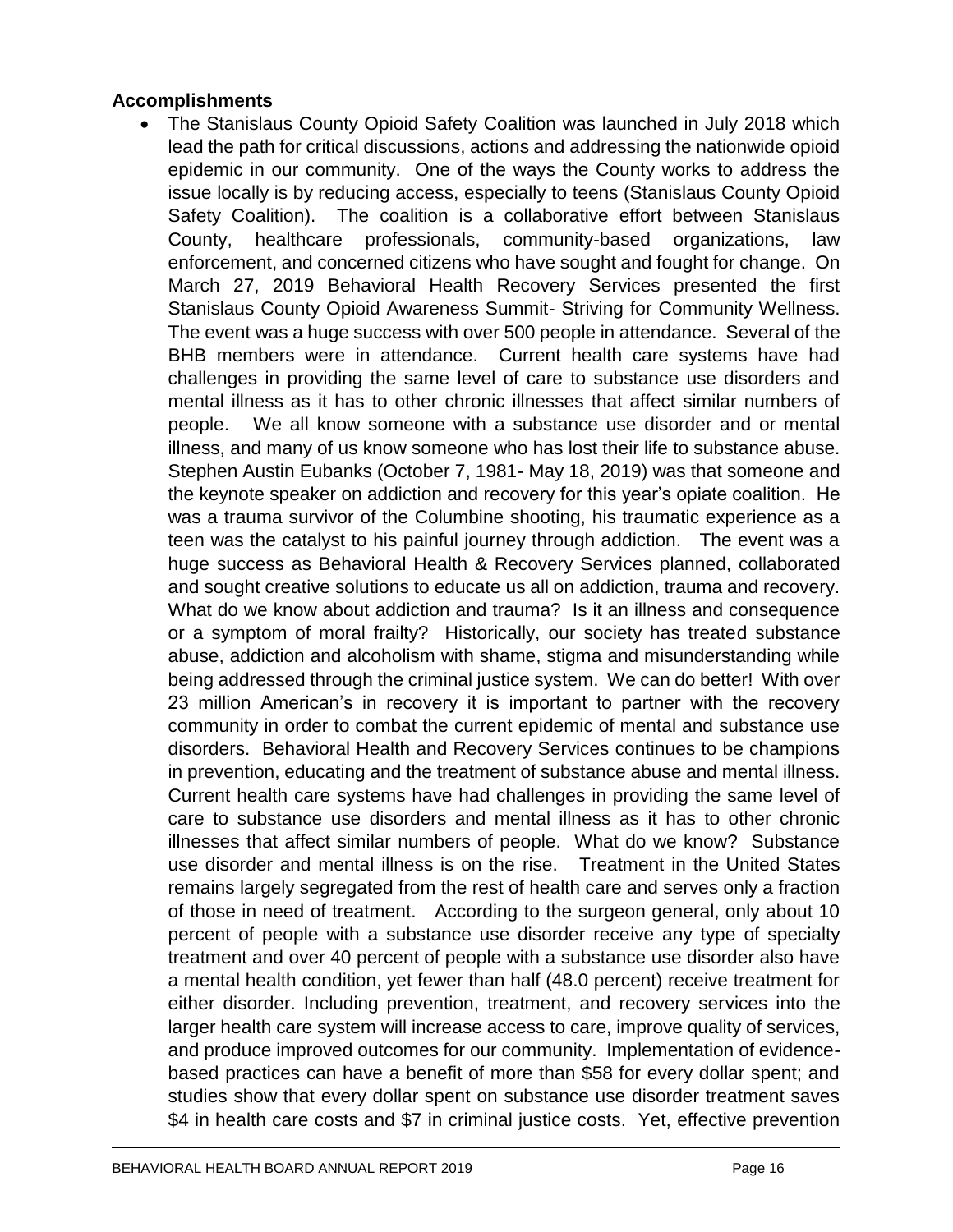interventions are not implemented. This separation of substance use disorder treatment from the rest of health care has contributed to the lack of understanding of the medical nature of these conditions, lack of awareness among affected individuals that they have a significant health problem, and slow adoption of scientifically supported medical treatments by addiction treatment providers. We can do better!

• The Modesto Outdoor Emergency Shelter also known as MOES is an established homeless encampment that is located under the  $9<sup>th</sup>$  street bridge. Currently providing shelter for several hundred residents, while addressing the effects of no affordable housing, mental illness, the medically frail and substance misuse is no easy task. Yet the employees of Turning Point Community Program, BHRS and volunteers continue to press on and serve this most vulnerable community. Recovery from homelessness is a multifaceted process in which motivation is central. Trauma in the lives of the homeless must be understood as a pervasive reality that involves a variety of health-care issues. Most importantly, a politically inclined understanding of trauma creates much needed space to guide responses and programming that address the personal experiences as well as underlying structural causes of homelessness. Stanislaus County and its constituents have stepped up and into the lives of individuals and families experiencing homelessness through outreach and engagement, peer support, finding shelter, jobs and assisting with public benefits to assist in transitioning from homelessness to self-supporting. Thus, the question remains: How can WE remake the relationships between us and transform homelessness, addiction, mental illness and affordable housing? How might we support people by standing beside them? Listening to their stories and creating capabilities? The heart of reaching the most vulnerable is human connection and this is where the magic of change takes place.

# **Challenges**

- The staff of Behavioral Health and Recovery Services have shared concerns about their outdated computer software and could use updated software to make their jobs more efficient.
- The challenges for the committee have been primarily understanding the purpose and practice of the community education/outreach committee. The committee is small and in need of support. Currently there are two acting members from the Behavioral Health Board. We are members who have families, jobs and choose to volunteer for something outside ourselves. Not for mere recognition, but for the social causes we see in the community. This work is necessary, heartfelt and sincere.

# **Recommendation**

• Allow for Modesto Junior College and California State Stanislaus University Students to receive college credit for participation on Behavioral Health Board and committees to help strengthen committee representation and collaborate with site visits and ideas needed in outreaching and educating the community.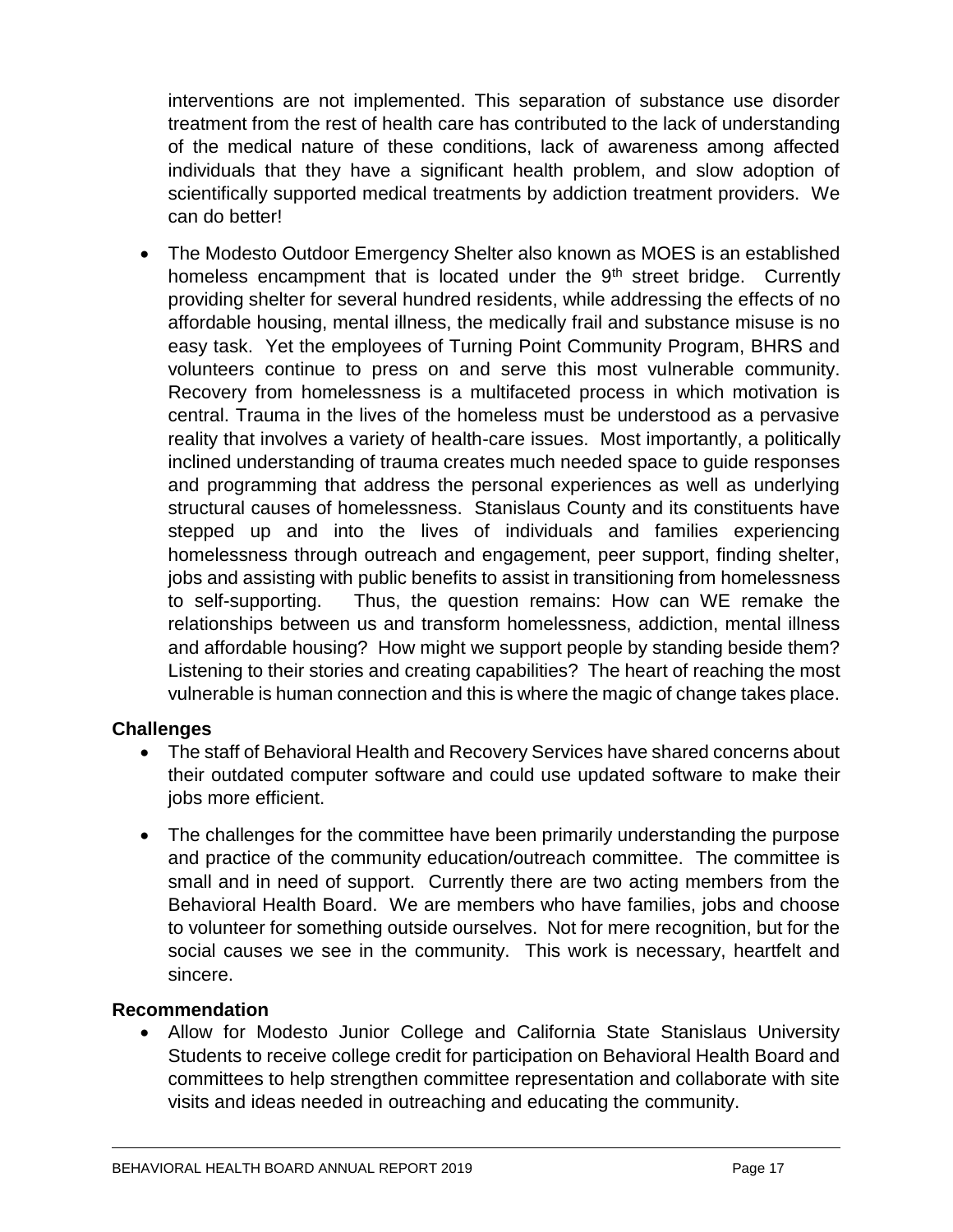• Trauma-informed care is a strengths-based framework that is grounded in an understanding of traumatic stress and a commitment to purposefully implement strategies to attend to the needs of those who are addressing effects of trauma. It is supporting the individual without judgement and asking, "What happened to you?" rather than "What is wrong with you?" Trauma-informed care is an approach to provide services that considers the possibility that people have experienced or have been exposed to traumatic life events. TIC is an organizational treatment framework that involves understanding, recognizing, and responding to the effects of all types of trauma. Exposure to trauma can contribute to depression, anxiety, PTSD, suicide, homelessness and substance abuse.

Trauma-Informed Practices presents fundamental concepts that behavioral health and other health care providers can use to:

- Become trauma aware and knowledgeable about the impact and consequences of traumatic experiences for individuals, families, and communities.
- Evaluate and initiate use of appropriate trauma-related screening and assessment tools.
- Implement interventions from a collaborative, strengths-based approach, appreciating the resilience of trauma survivors.
- Learn the core principles and practices that reflect TIC.
- Anticipate the need for specific trauma-informed treatment planning strategies that support the individual's recovery.
- Decrease the inadvertent re-traumatization that can occur from implementing standard organizational policies, procedures, and interventions with individuals, including patients and staff, who have experienced trauma or are exposed to secondary trauma.
- Evaluate and build a trauma-informed organization and workforce.

Through partnering with the medical and recovery communities while utilizing evidencebased practices to enable those with mental and substance use disorders achieve a state of wellness and healing, we can ensure treatment for the younger generations to live healthy, happy and productive lives. We can do better!

## **Goals and Plans for 2020**

• Alcohol, substance misuse and vaping are increasing in our youth. It is important to raise awareness of the potential harm to their developing brains. These drugs affect mental health, education and put our children at risk for addiction and substance abuse. Frequent use of these substances is associated with changes in the area of the brain involved with memory, decision making, impaired learning and increase risks of psychotic disorders. Through prevention, treatment, and recovery principles into the larger health care system we can increase access to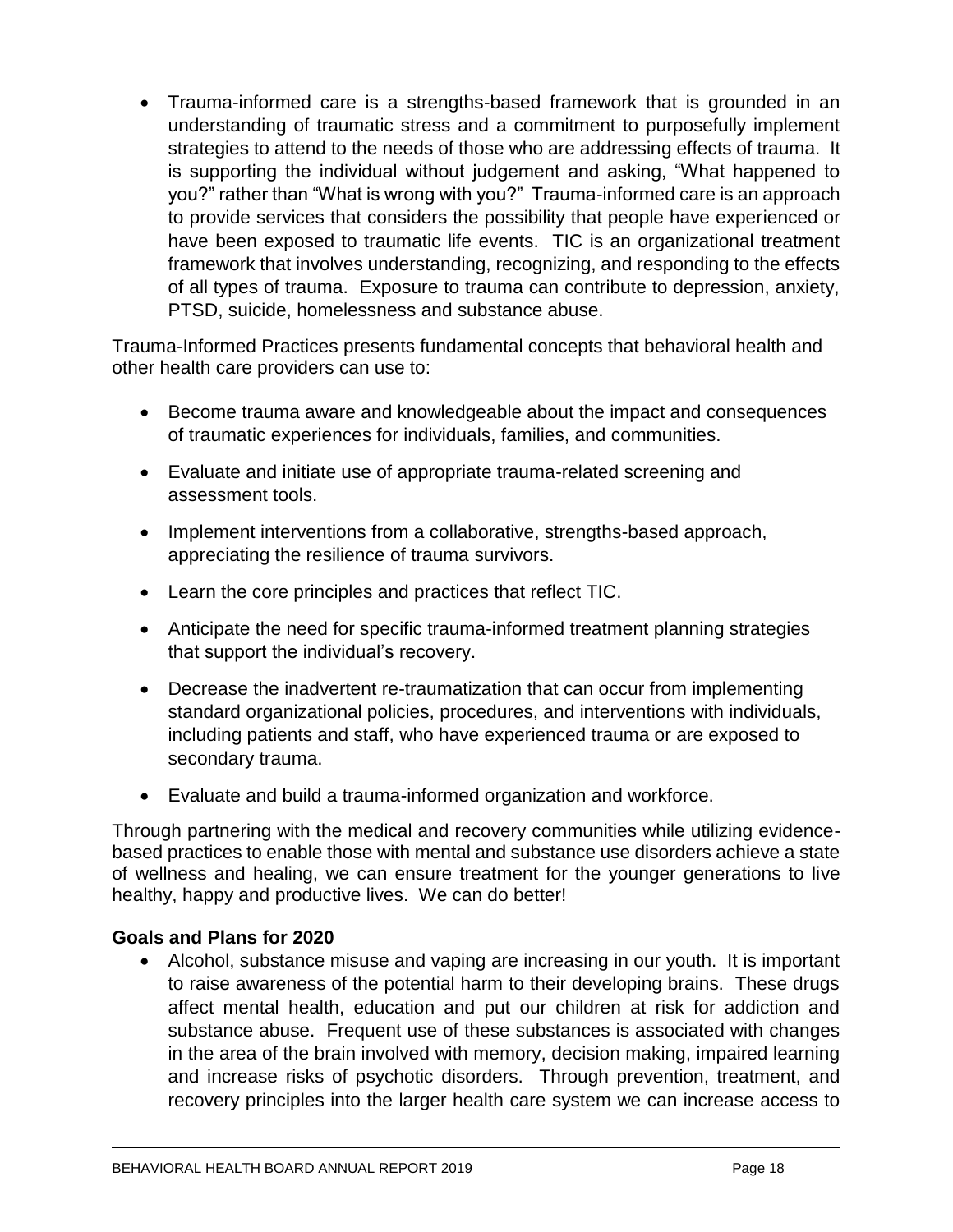care, improve quality patient care and improve positive outcomes for our community.

• The committee will continue to conduct site visits this coming year and work closely with BHRS Substance Use Disorder Prevention and Mental Health Prevention, Early Intervention teams to learn and help support their ongoing effort in stigma reduction and education around SUD and mental illness.

# **TOGETHER WE ARE STRONGER**

Respectfully submitted by Jill Neifer, Chair References - https://www.samhsa.gov/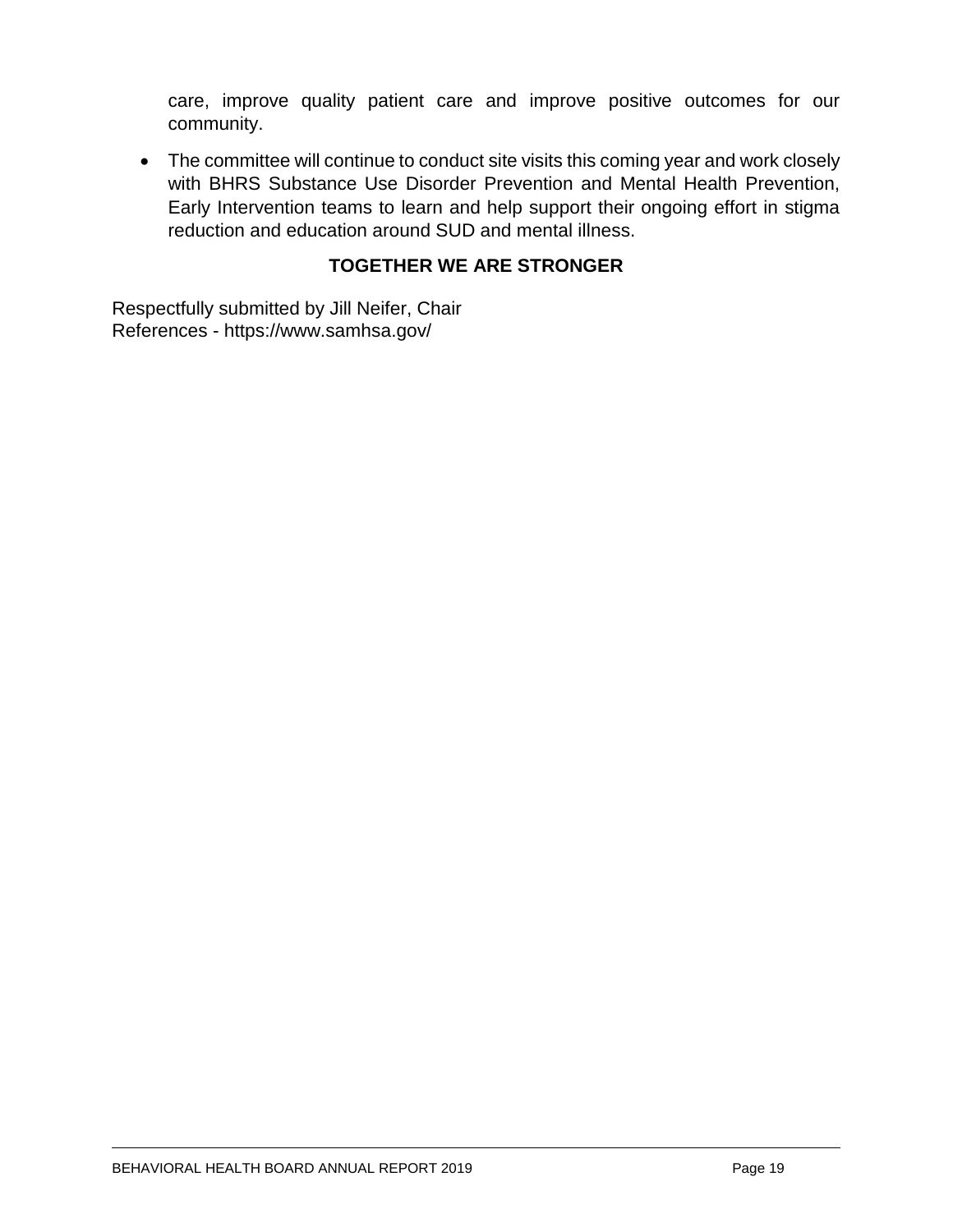## **IMPACT- DEPARTMENT RUN SERVICES COMMITTEE**

## **Committee Chair:** Virginia Solorzano

#### **Senior Leaders:** Debra Buckles and Pam Esparza

During the year from July 1, 2018 to June 30, 2019 this committee will have been merged for two years as the Behavioral Health Board (BHB) that has the oversight of Mental Health and Substance Use Disorder services. Vern Masse was the Chair of this committee for the first seven months until he decided to resign to focus on other interest. Virginia Solorzano volunteered to assume the Chair duties for this committee on February 2019. Senior Staff members were Debra Buckles and Pam Esparza.

The committee goal is to look at areas for improvement in the following System of Cares (SOC); Children's SOC, Adult/Older Adult SOC, Forensic SOC, Substance Use Disorder services and Housing/Employment Services. Each SOC has a Quality Improvement Committee. Debra Buckles has worked very closely with the committee and has created a calendar for presentations and site visits in advance, which has been very helpful.

The committee invites department run programs to present information regarding their program and the committee conducts a site visit. During site visits, committee members receive further information about the program and are able to see services being provided. Also, during the site visit a standard questionnaire with questions regarding number of consumers served, any overlap of services with other programs, and other questions regarding how a program could be improved are asked. If possible, committee members talk with consumers regarding their experience and satisfaction with the program. If there appear to be corrections needed or ways the program may be improved, committee members follow up with BHRS management.

During FY18/19 the committee had presentations by and/or visited the following programs: Community Assessment Response and Engagement, Public Guardian's Estate Management Office, Drug Medi-Cal/Organized Delivery System, Child Welfare, Family Advocates, Day Reporting Center, Turlock Regional Services, Senior Access/High Risk Health, and Parent Partnership.

All programs provided needed services with dedicated staff. Several programs reported difficulty hiring staff due to salary competition with non-profits and other counties. Housing for at risk consumers was a common problem. Consumers sometimes had transportation difficulties getting to programs that were located outside downtown Modesto. In addition, consumers living outside of Modesto had difficulty getting to programs if they did not have their own transportation.

BHRS has focused on meeting consumer needs in several ways. During FY 2018-2019, BHRS implemented the new Drug Medi-Cal Organized Delivery System to offer a full array of substance use disorder treatment (SUD) services. BHRS also is now utilizing peer navigators for both adults and youth to assist consumers in linking individuals to resources and assisting with the access to timely and appropriate services. An indication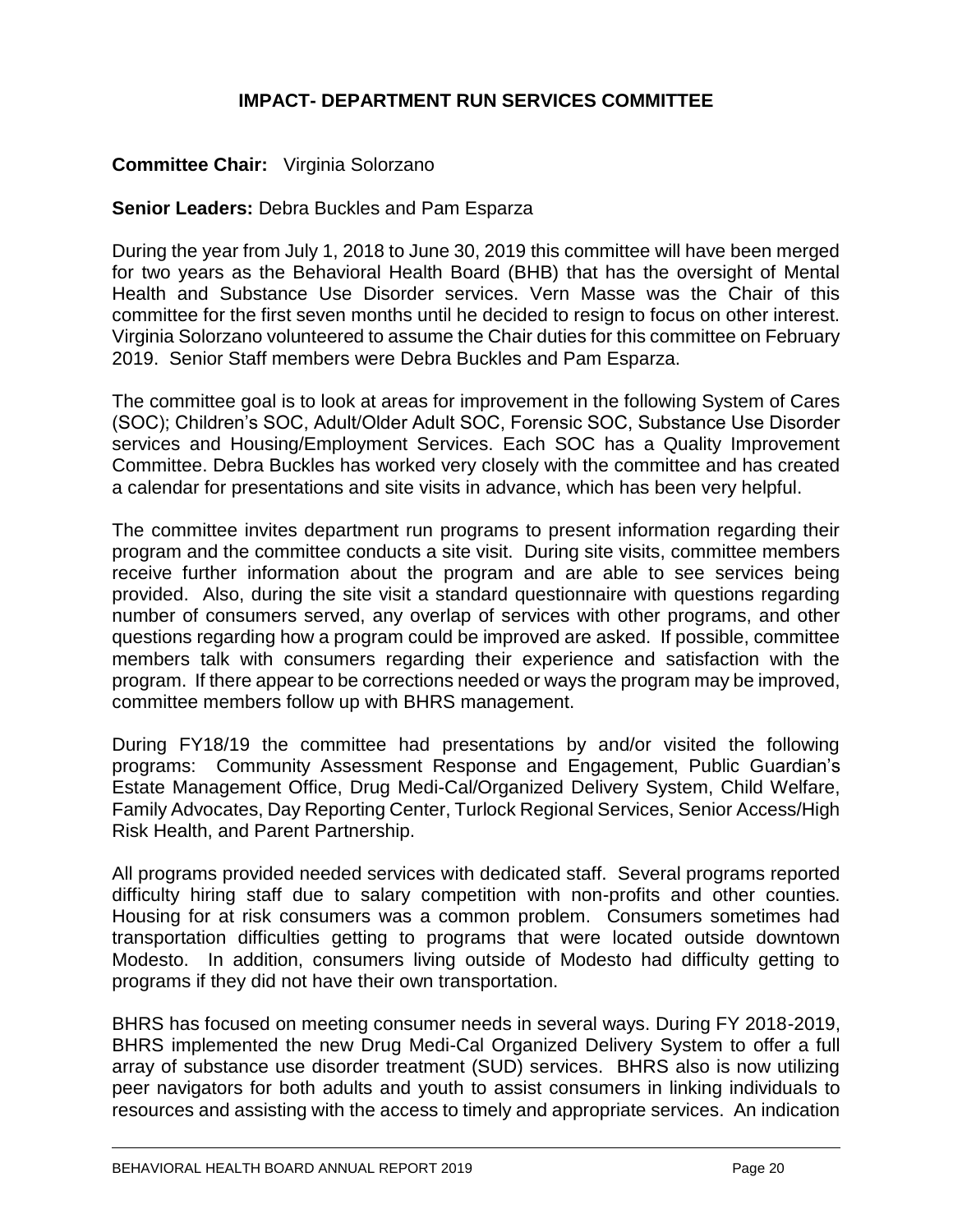of consumers' needs being met is that consumer satisfaction is at 92% according to the State satisfaction survey.

# **Fiscal Year 2018-2019 Key Statistics**

- 806 (88%) of Medi-Cal assessments for adults and older adults were scheduled within 10 business days.
- 1,842 (73%) of Medi-Cal assessments for children/adolescents were scheduled within 10 business days. This represents a 19% increase of children scheduled from FY 2017-2018.
- ◆ 12,615 unique consumers were served.
- ◆ 92% of survey responders were satisfied with services.
- 2,475 individuals, or 43% of the adults, older adults, and children/adolescents in crisis, averted in-patient hospitalization through collaborative efforts.
- 182 Children/adolescents (12% of those in crisis) were averted from hospitalization through the intensive Aspiranet Stabilization Program (ASP) or the Children's Crisis Intervention Program (CIP).

Respectfully submitted by Virginia Solorzano, Chair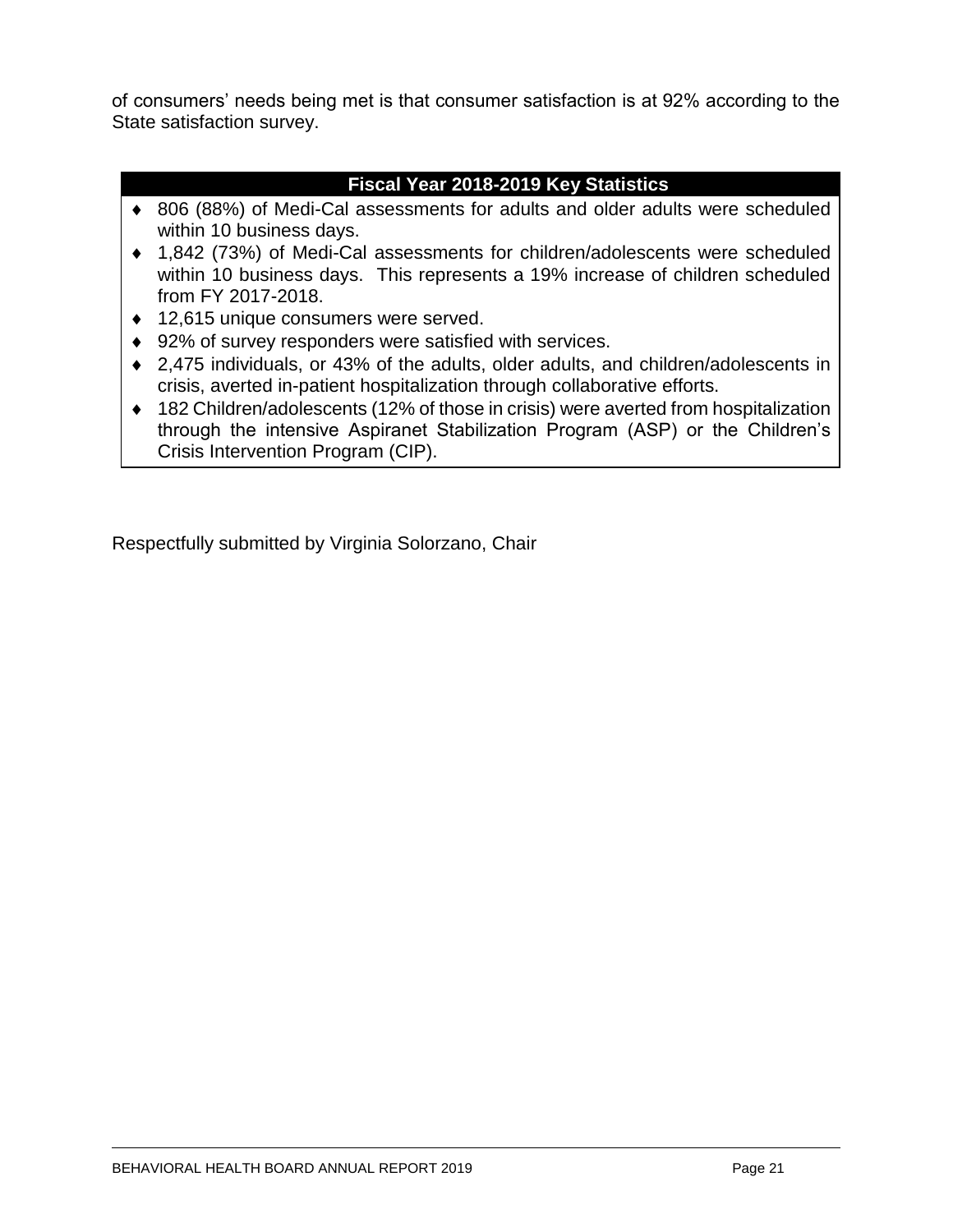# **IMPACT – CONTRACT RUN SERVICES COMMITTEE**

# **Committee Chair:** Rebecca Clover

#### **Senior Leaders:** Dawn Vercelli

This is briefly, the full year of committee operations from July 1, 2018 to June 30, 2019.

During the year, Frank Ploof stepped down from his Chair duties in order to focus more on his work with the "Homeless" projects. Amy Thomas assumed the Chair duty and Rebecca Clover became Co-Chair. Early in June, Amy Thomas moved to another county and Rebecca Clover became Chair for the time being. Senior Staff members were Dawn Vercelli and Shannyn McDonald.

The June 13, 2018 meeting focus was to gain knowledge and insight into BHRS and to suggest improvements if thought necessary. We, also, received an excellent power point presentation from Mike DeRose of Aspiranet who described their family, community, residential, and intensive home- based behavioral health services. There was a future site visit to be scheduled.

The August 8, 2018 meeting discussed plans for review into the next six months and to schedule visits with Sierra Vista, Center for Human Services. Aspiranet, and Central Star.

On September 11, 2018 the Impact committee made a site visit to Aspiranet's Outreach and Trauma Based Care Program in Turlock. This program currently serves about 120 clients who are seen by a case worker weekly, on average, and that may include short term residential homes. There are two main staffing issues: not enough professionals in the area to hire and pay is not competitive compared to other areas and so wage retention is an issue that desires a remediation.

October 10, 2018 meeting discussed a site visit appointment to Sierra Vista on December 11 made by Sandy Martinez, Adm. Clerk III. We were, also, given the preferred "BHB Impact-Contract Run Services Committee Site Visit – Questionnaire" for the BHB member visits.

December 11, 2018, a site visit was made to The Center for Human Services which is located at 2000 W. Briggsmore Ave., which, by the way, was a functionally remodeled former skating rink. The tour was led by LMFT Steve Collins. Within the building are 10 or 11 clinic rooms that offer counseling services to children and their families. There are play therapy rooms and an assortment of games to help meet the children's needs. Around 250 persons are employed to facilitate the needs of the young clients. The interior is cheerfully decorated by staff and has a very welcoming atmosphere.

February 13, 2019 Members in attendance were Frank Ploof and Annie Henrich and Staff Shannyn McDonald, Sandy Martinez, Zenya Munoz. Absent were Rebecca Clover and Amy Thomas. Peter Dean was mentioned as a new member of this committee. Review discussions of programs, updates, improvements, and site visits. Schedule a site